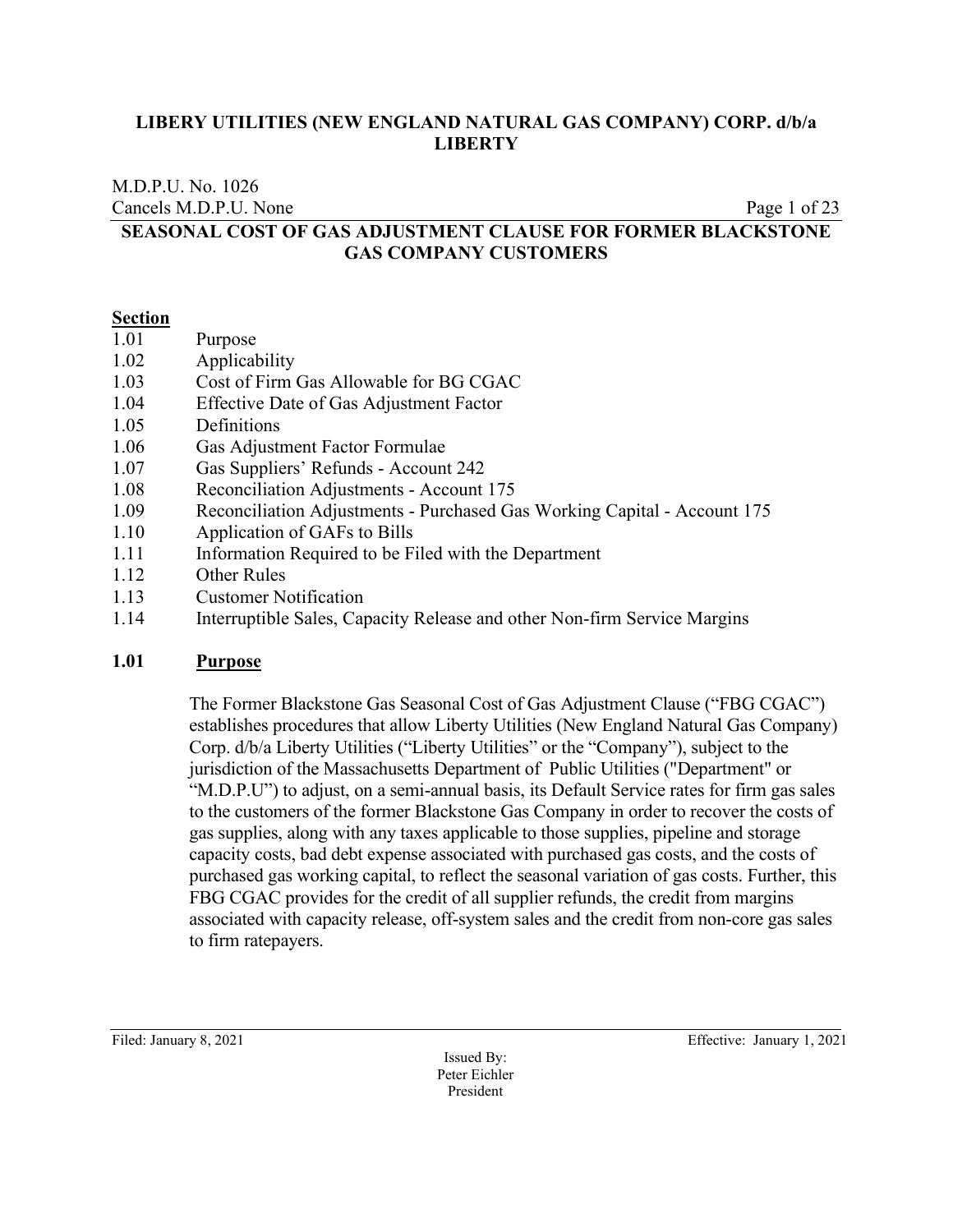#### M.D.P.U. No. 1026 Cancels M.D.P.U. None Page 2 of 23 **SEASONAL COST OF GAS ADJUSTMENT CLAUSE FOR FORMER BLACKSTONE GAS COMPANY CUSTOMERS**

#### **1.02 Applicability**

This FBG CGAC shall be applicable to the Service Area of the former Blackstone Gas Company and all firm gas sales made by the Company, and default service provided by the Company unless otherwise designated. The application of the clause may, for good cause shown be modified by the Department. See Section 1.12, "Other Rules."

#### **1.03 Cost of Firm Gas Allowable for CGAC**

All costs of firm gas including, but not limited to, commodity costs, taxes on commodity, demand charges, transportation fees, gas used in Company operations, bad debt percent (from the last general rate case) applied to allowable FBG CGAC costs for the forecast period, transportation fees, costs associated with buyouts of existing contracts, and purchased gas working capital costs may be included in the BG CGAC. Any costs recovered through application of the BG CGAC shall be identified and explained fully in the semi-annual filings outlined in Section 1.11. Non-core gas costs and the costs of gas for Company use that are reflected in base rates are not recoverable through this CGAC.

#### **1.04 Effective Date of Gas Adjustment Factor**

The date on which the seasonal Former Blackstone Gas Adjustment Factors ("FBGAF") become effective shall be the first billing cycle of each season as designated by the Company. Unless otherwise notified by the Department, the Company shall submit FBGAF filings as outlined in Section 1.11 of this clause at least 45 days before they are to take effect.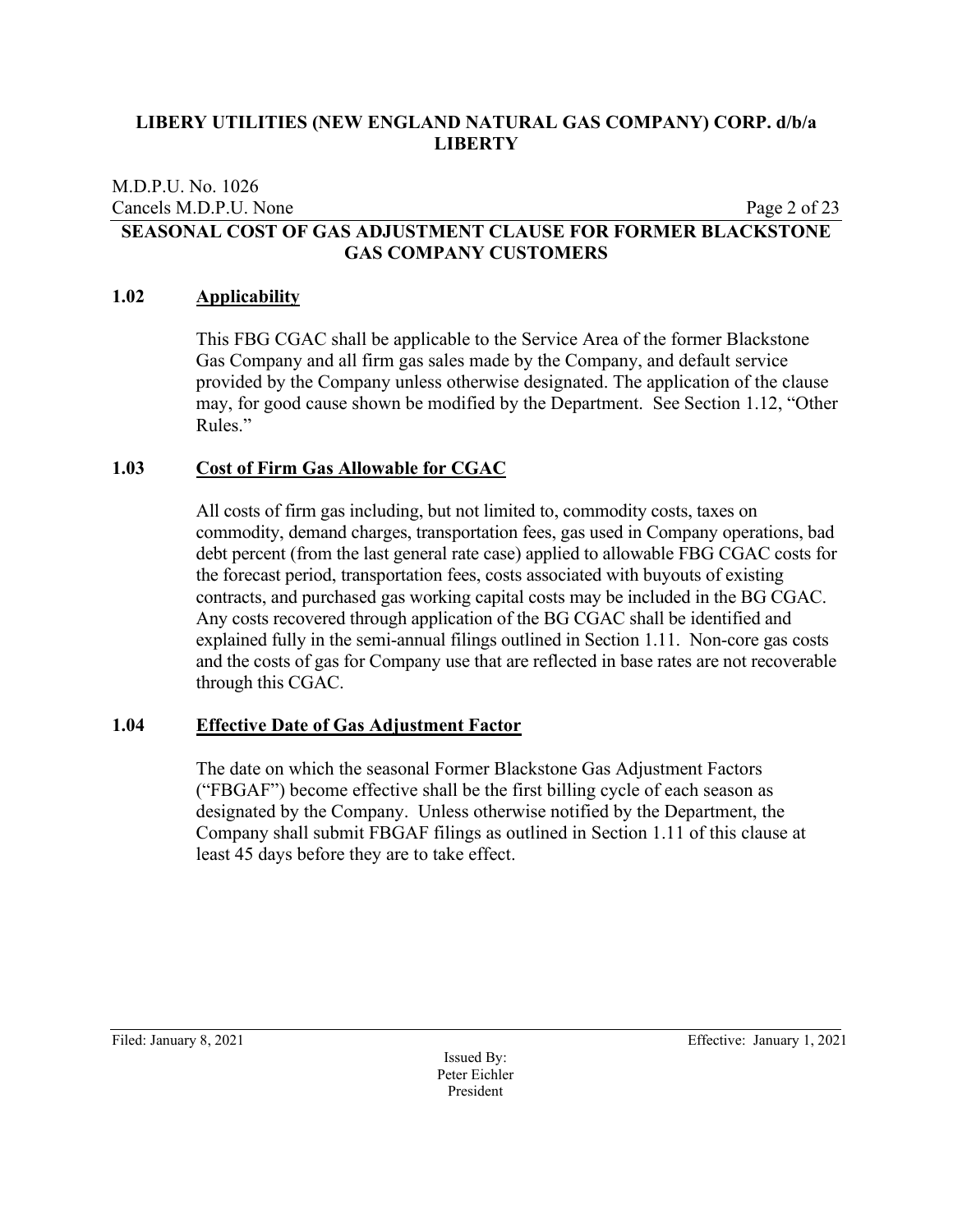#### M.D.P.U. No. 1026 Cancels M.D.P.U. None Page 3 of 23 **SEASONAL COST OF GAS ADJUSTMENT CLAUSE FOR FORMER BLACKSTONE GAS COMPANY CUSTOMERS**

#### **1.05 Definitions**

The following terms shall be defined in this section unless the context requires otherwise.

- (1) Bad Debt Expense is the uncollectible expense attributed to the Company's gas costs plus allowable working capital derived from the gas cost portion of bad debt.
- (2) Commodity Credits The commodity cost of gas assigned to non-core sales to which the BGAF is not applied. Non-core sales include sales made under interruptible contracts, non-core contracts and sales for resale.
- (3) Inventory Finance Charges As billed in each peak season for annual charges. The total shall represent an accumulation of the projected charges as calculated using the monthly average of financed inventory at the existing (or anticipated) financing rate through a trust or other financing vehicle.
- (4) Maximum Daily Quantity (MDQ) Redetermined annually for each season. The calculation uses billing histories for the previous peak and off-peak seasons. The number of therms used in each billing period will be the sum of the highest daily uses for each month.
- (5) Number of Days Lag The number of days lag to calculate the purchased gas working capital requirement as approved by the Department.
- (6) Off-Peak Commodity Unless otherwise approved by the Department, the gas supplies procured by the Company to serve firm load in the off-peak season.
- (7) Off-Peak Demand Unless otherwise approved by the Department, the storage and transmission capacity procured by the Company to serve firm load in the off-peak season

Issued By: Peter Eichler President

Filed: January 8, 2021 Effective: January 1, 2021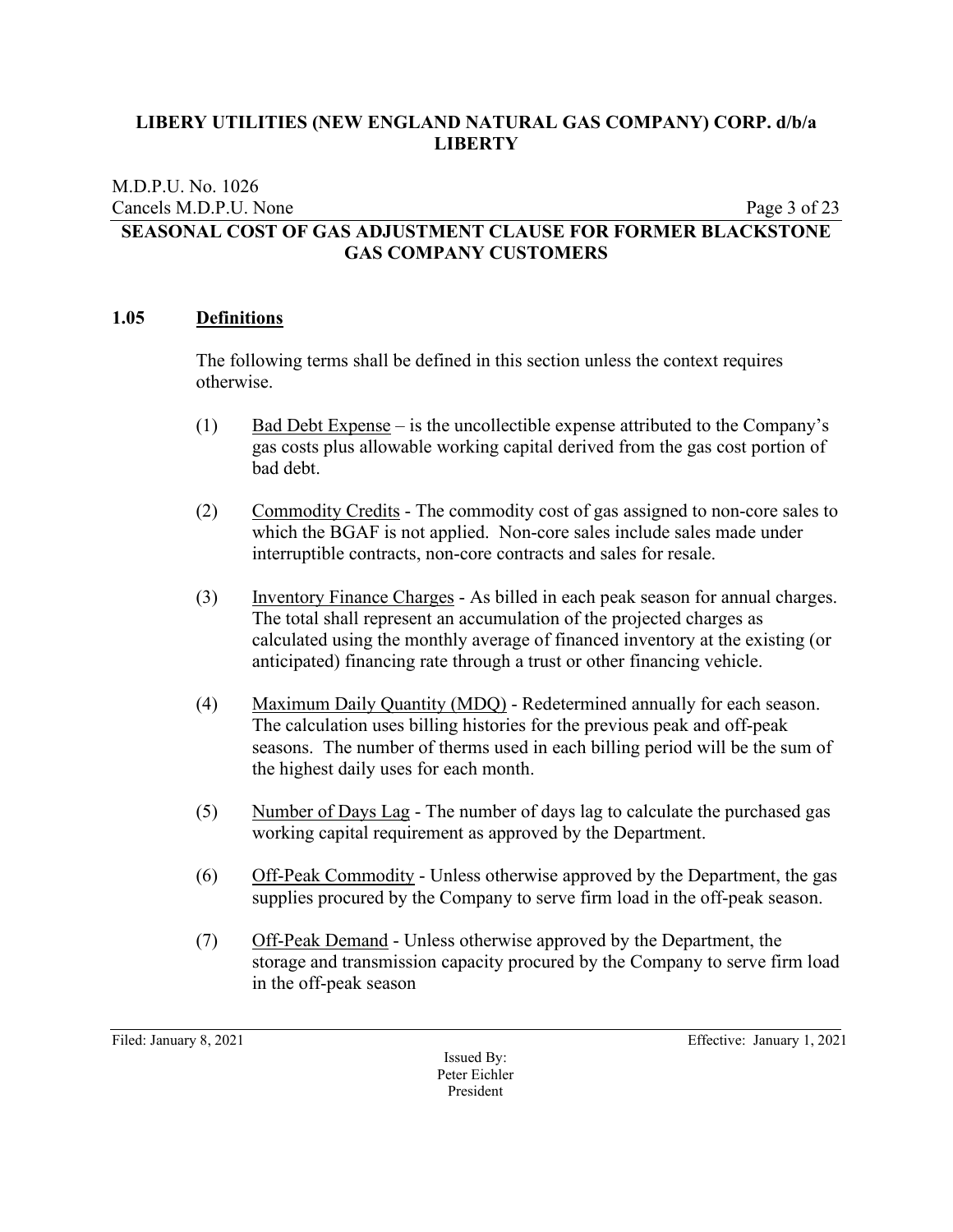#### M.D.P.U. No. 1026 Cancels M.D.P.U. None Page 4 of 23 **SEASONAL COST OF GAS ADJUSTMENT CLAUSE FOR FORMER BLACKSTONE GAS COMPANY CUSTOMERS**

- (8) Off-Peak Period Reconciliation Date Will be 60 days prior to the next offpeak period effective date.
- (9) Off-Peak Season The Company's off-peak season is the summer season of May through October.
- (10) Peak Commodity Unless otherwise approved by the Department, the gas supplies procured by the Company to serve firm load in the peak season.
- (11) Peak Demand Unless otherwise approved by the Department, the storage and transmission capacity procured by the Company to serve firm load in the peak season.
- (12) Peak Period Reconciliation Date Will be 60 days prior to the next peak period effective date.
- (13) Peak Season The Company's peak season is the winter heating season of November through April.
- (14) Proportional Responsibility Allocator Weighted monthly sendout-based allocator calculated in each CGA filing and used to allocate capacity charges or credits to seasons.
- (15) Purchased Gas Working Capital The allowable working capital derived from peak and off-peak, demand- and commodity-related costs.
- (16) Tax Rate The combined state and federal income tax rate
- (17) Therm An amount of gas having a thermal content of 100,000 Btus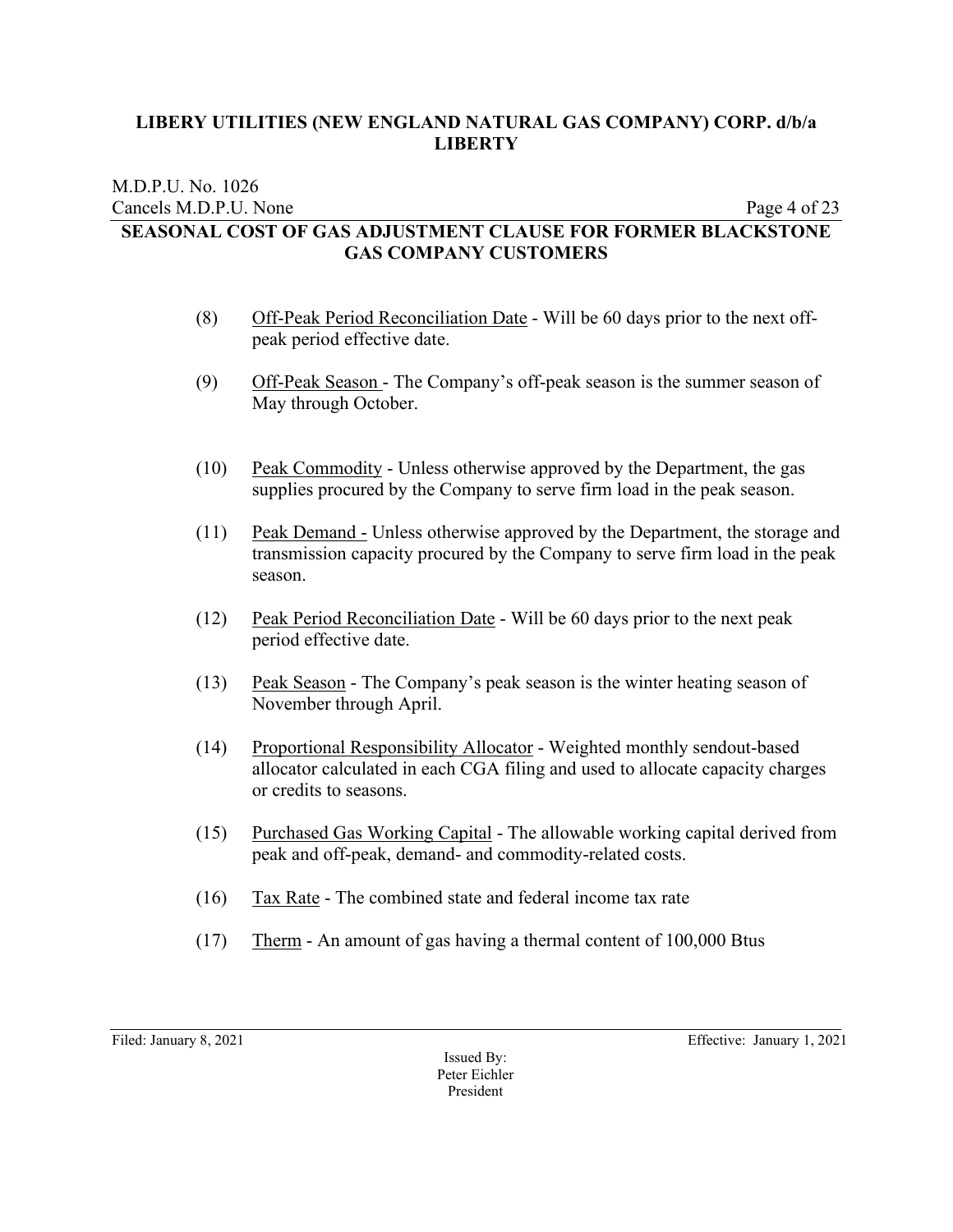### M.D.P.U. No. 1026 Cancels M.D.P.U. None Page 5 of 23 **SEASONAL COST OF GAS ADJUSTMENT CLAUSE FOR FORMER BLACKSTONE GAS COMPANY CUSTOMERS**

- (18) Weighted Cost of Capital The weighted cost of capital as set in the Company's most recent base rate case
- (19) Weighted Cost of Debt The weighted cost of debt as set in the Company's most recent base rate case.
- (20) Weighted Cost of Equity The weighted cost of equity as set in the Company's most recent base rate case.

#### **1.06 Former Blackstone Gas Adjustment Factor Formulae**

The FBG GAF shall be computed on a semiannual basis using forecasts of seasonal gas costs, carrying charges, sendout volumes, and sales volumes. Forecasts may be based on either historical data or Company projections but must be weather normalized. Any projections must be documented in full with each filing.

# Peak GAF Formula

The Peak FBGAF shall be comprised of a gas cost peak demand factor and a gas cost peak commodity factor. Added to the sum of these factors are per-unit adjustments for bad debt costs, working capital allowances, reconciliation adjustments and supplier refunds.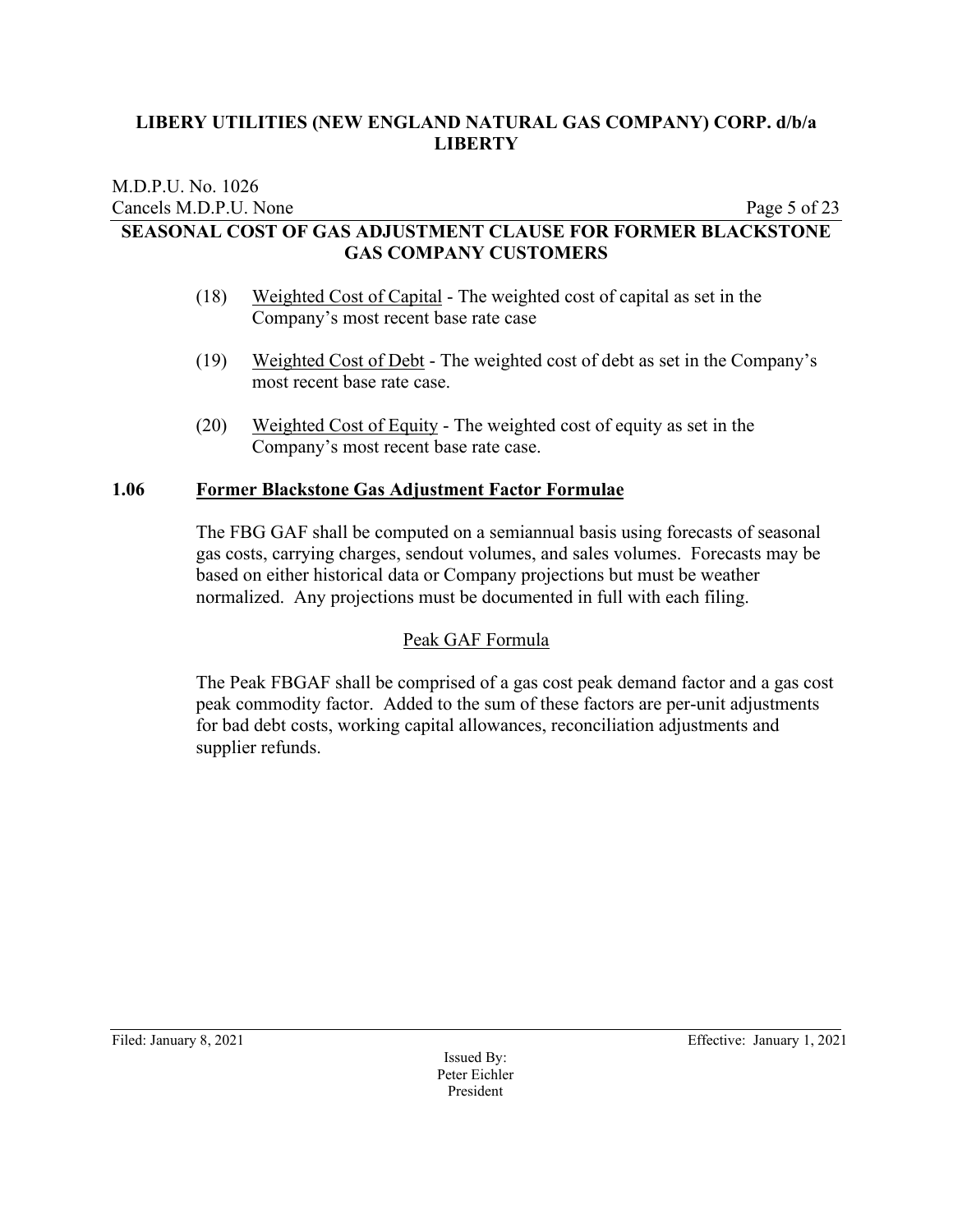Cancels M.D.P.U. None Page 6 of 23

| SEASONAL COST OF GAS ADJUSTMENT CLAUSE FOR FORMER BLACKSTONE<br><b>GAS COMPANY CUSTOMERS</b> |             |                                                                                                                                                   |  |  |
|----------------------------------------------------------------------------------------------|-------------|---------------------------------------------------------------------------------------------------------------------------------------------------|--|--|
|                                                                                              |             | Peak FBlackstone GAF Formula (FBGAF <sub>p</sub> )                                                                                                |  |  |
|                                                                                              |             | $FBGAF_P = DF_P + CF_p + BDF + WCF_P + RAp - R1d - R2d$                                                                                           |  |  |
|                                                                                              | and:        |                                                                                                                                                   |  |  |
|                                                                                              | $DF_p =$    | $rac{D_p}{P: Sales_b}$                                                                                                                            |  |  |
|                                                                                              | and:        |                                                                                                                                                   |  |  |
|                                                                                              | $CF_p =$    | $C_p$<br>P: Sales <sub>h</sub>                                                                                                                    |  |  |
|                                                                                              | and:        |                                                                                                                                                   |  |  |
|                                                                                              | $BDF =$     | $BD + BDR + BDWC$<br>P: Salesb                                                                                                                    |  |  |
|                                                                                              | and:        |                                                                                                                                                   |  |  |
|                                                                                              | $BDWC =$    | $BDWCreq x (CD + (CE/(1-TR))) + BDWCR$<br>T: Sales <sub>b</sub>                                                                                   |  |  |
|                                                                                              | and:        |                                                                                                                                                   |  |  |
|                                                                                              | $BDWCreq =$ | BD x $(DL/365)$                                                                                                                                   |  |  |
|                                                                                              | and:        |                                                                                                                                                   |  |  |
|                                                                                              | $WCF_p =$   | $\[ \left[ \left( WCA_{p}^{*}CC\right) \left( WCA_{P}^{*}CD\right) \right] / (1-TR) \right] + (WCA_{p}^{*}CD) + WCR_{p}$<br>P: Sales <sub>b</sub> |  |  |
|                                                                                              | and:        |                                                                                                                                                   |  |  |
|                                                                                              | $WCA_p =$   | $(D_p + C_p) * (DL/365)$                                                                                                                          |  |  |

**and:** 

M.D.P.U. No. 1026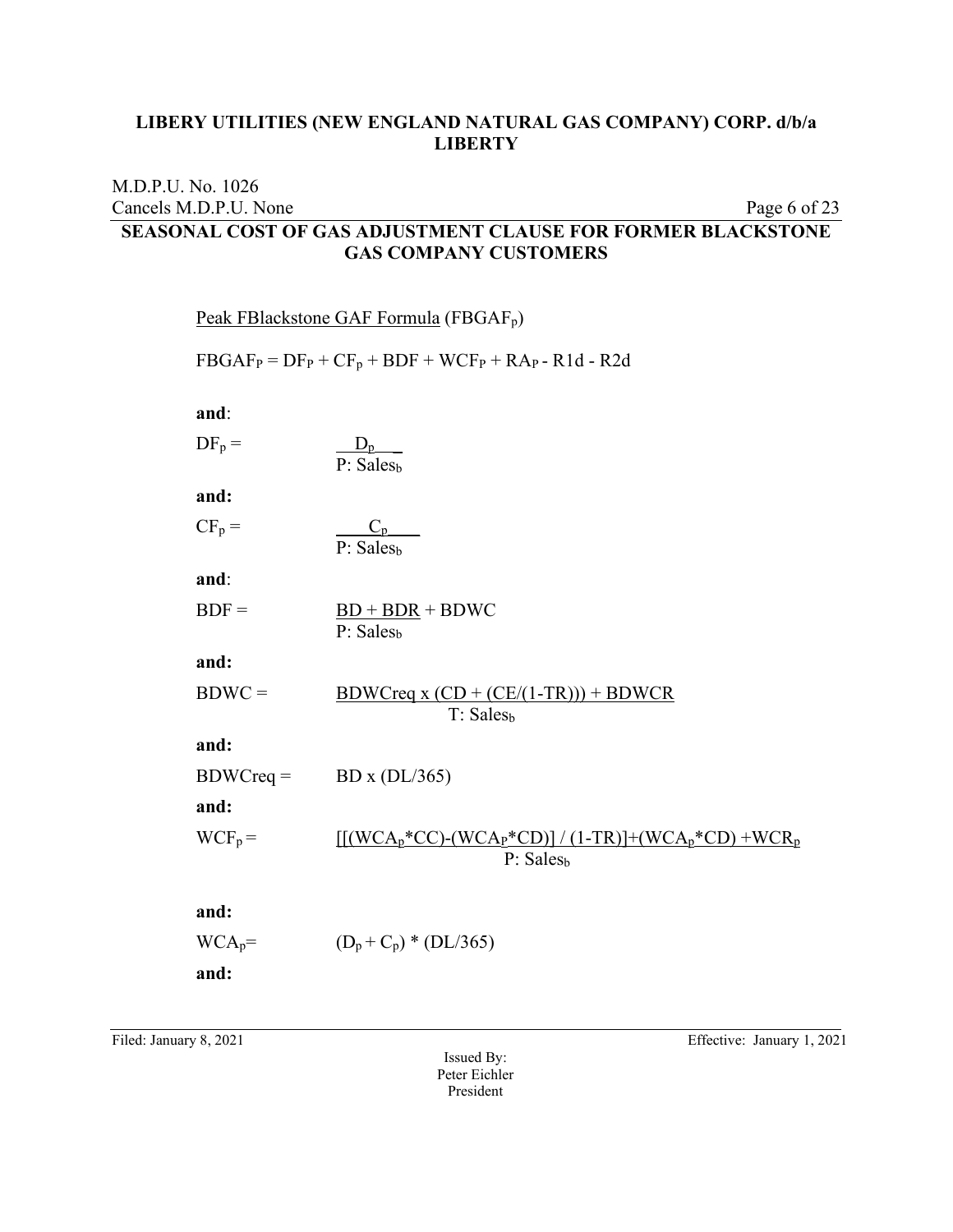#### M.D.P.U. No. 1026 Cancels M.D.P.U. None Page 7 of 23 **SEASONAL COST OF GAS ADJUSTMENT CLAUSE FOR FORMER BLACKSTONE GAS COMPANY CUSTOMERS**

 $C_P = PC - COM_P$ 

#### **Where the Peak Former Blackstone GAF formula terms have the following meanings:**

| $DF_p$         | Peak period gas cost demand factor.                                                                                                                                           |
|----------------|-------------------------------------------------------------------------------------------------------------------------------------------------------------------------------|
| $CF_p$         | Peak period gas cost commodity factor.                                                                                                                                        |
| $WCF_p$        | Working capital allowable per peak sales volume associated with gas<br>charges allocated to the peak period.                                                                  |
| ${\rm BD}$     | Bad Debt Expense – the uncollectible expense attributed to the<br>Company's gas costs.                                                                                        |
| <b>BDF</b>     | Bad Debt Expense Factor – the allowable cost per unit collection note<br>derived from the bad debt expense.                                                                   |
| <b>BDR</b>     | Bad Debt Expense Reconciliation Adjustment – the balance in Account<br>175.50, inclusive of the associated Account 175.50 interest, as outlined<br>in Section 8.0.            |
| <b>BDWC</b>    | Bad Debt Expense Working Capital Allowance – the allowable working<br>capital cost per-unit collection rate derived from the Bad Debt Expense<br>Working Capital Requirement. |
| <b>BDWCR</b>   | Bad Debt Expense Working Capital Requirement – the allowable<br>working capital derived from the Bad Debt Expense.                                                            |
| <b>BDWCreq</b> | Bad Debt Expense Working Capital Reconciliation Adjustment – the<br>sum of the balance in Account 176.50 as outlined in Section 8.0.                                          |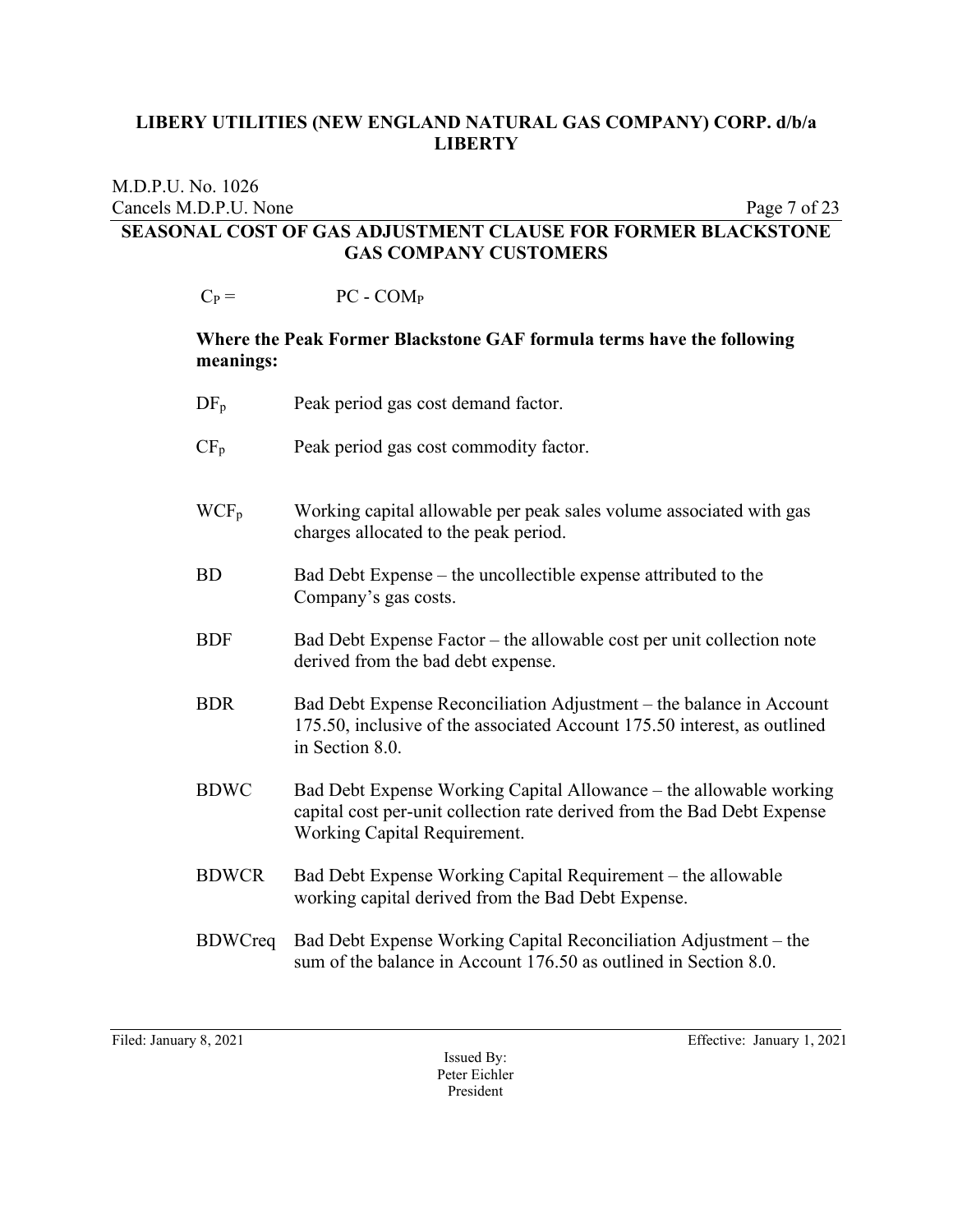| M.D.P.U. No. 1026                  |                                                                                                                                                                              |  |  |  |  |
|------------------------------------|------------------------------------------------------------------------------------------------------------------------------------------------------------------------------|--|--|--|--|
| Cancels M.D.P.U. None              | Page 8 of 23<br><b>SEASONAL COST OF GAS ADJUSTMENT CLAUSE FOR FORMER BLACKSTONE</b>                                                                                          |  |  |  |  |
| <b>GAS COMPANY CUSTOMERS</b>       |                                                                                                                                                                              |  |  |  |  |
| $RA_p$                             | Peak period reconciliation adjustment inclusive of associated interest.                                                                                                      |  |  |  |  |
| R <sub>1</sub> d, R <sub>2</sub> d | Per-unit supplier refunds from pipeline charges.                                                                                                                             |  |  |  |  |
| $D_p$                              | Demand charges in the peak period.                                                                                                                                           |  |  |  |  |
| P: Sales <sub>b</sub>              | Forecasted sales volumes associated with the peak period for the former<br>Blackstone Gas Company customers.                                                                 |  |  |  |  |
| $C_p$                              | Commodity charges allocated to firm customers in the peak period.                                                                                                            |  |  |  |  |
| $PR_p$                             | Proportional Responsibility Allocator - weighted monthly sendout-based<br>allocator calculated in each FBGAF filing and used to allocate capacity<br>charges to peak season. |  |  |  |  |
| $WCA_p$                            | Peak period demand and commodity charges allowable for peak period<br>working capital application.                                                                           |  |  |  |  |
| CC                                 | Weighted cost of capital.                                                                                                                                                    |  |  |  |  |
| CD                                 | Weighted cost of debt.                                                                                                                                                       |  |  |  |  |
| CE                                 | Weighted cost of equity.                                                                                                                                                     |  |  |  |  |
| WCR <sub>p</sub>                   | Peak period working capital reconciliation adjustment.                                                                                                                       |  |  |  |  |
| $TR =$                             | Combined tax rate.                                                                                                                                                           |  |  |  |  |
| DL                                 | Number of days lag from the purchase of gas from supplier to the<br>payment by customers.                                                                                    |  |  |  |  |
| PC                                 | Commodity charges assigned to the peak period.                                                                                                                               |  |  |  |  |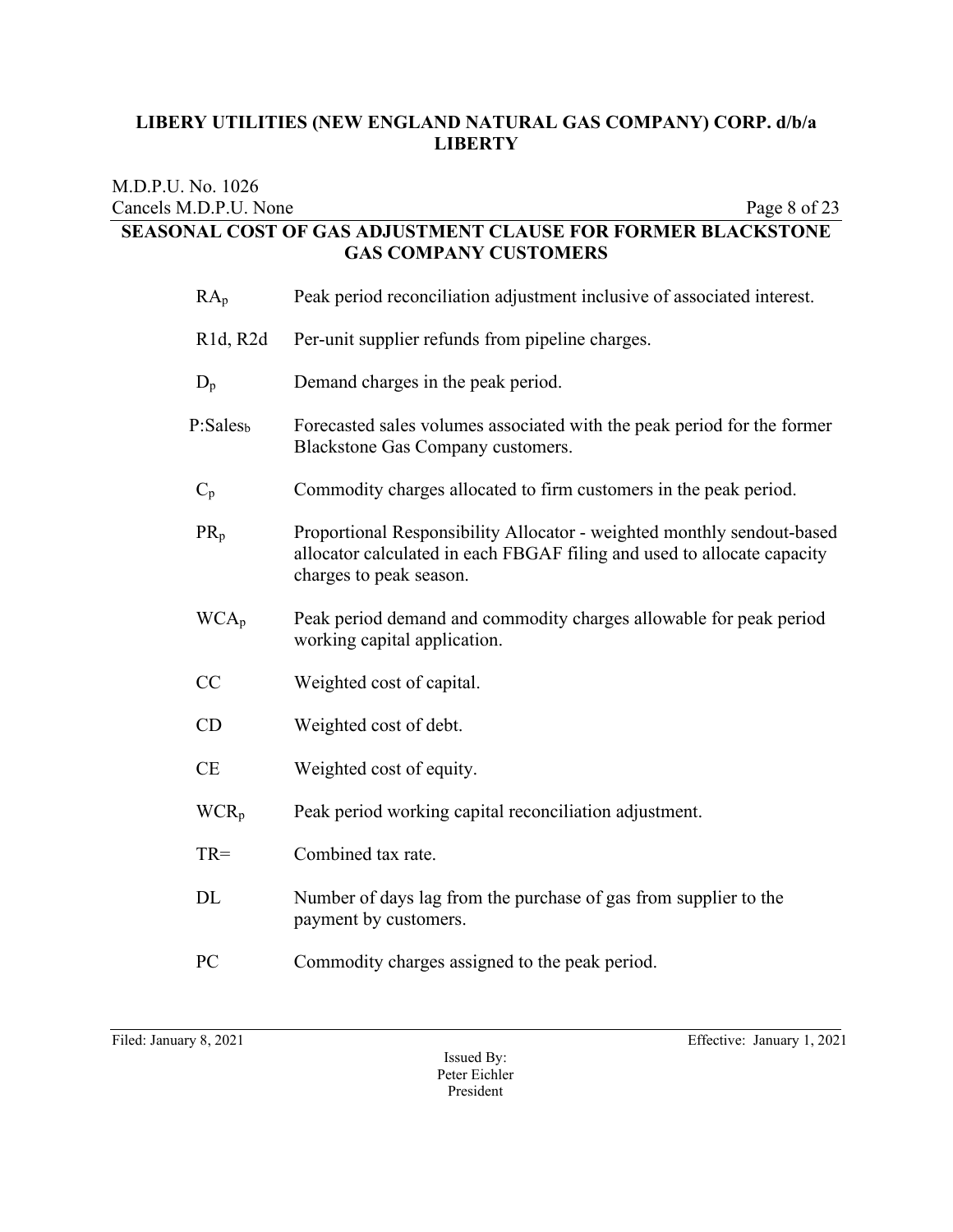| M.D.P.U. No. 1026                                                   |              |
|---------------------------------------------------------------------|--------------|
| Cancels M.D.P.U. None                                               | Page 9 of 23 |
| <b>SEASONAL COST OF GAS ADJUSTMENT CLAUSE FOR FORMER BLACKSTONE</b> |              |
| <b>GAS COMPANY CUSTOMERS</b>                                        |              |
|                                                                     |              |

- $COM_p$  The peak period commodity cost of gas assigned to non-core sales to which the BGAF is not applied.
- Tvolb Total forecasted annual firm sales volumes for the former Blackstone Gas Company customers.

#### Off-Peak FBGAF Formula

The Off-Peak FBGAF shall be comprised of a gas cost off-peak demand factor and a gas cost off-peak commodity factor. Added to the sum of these factors are per-unit adjustments for bad debt expense, working capital allowances, reconciliation adjustments and supplier refunds.

Off-Peak GAF Formula (BGAFop)

 $BGAF_{op} = DF_{op} + CF_{op} + BDF + WCF_{op} + RA_{op} - R1d - R2d$ 

**and:**   $DF_{\text{op}} = \underline{D}_{\text{op}}$  $\overline{OP: Sales_{b}}$ **and:**   $CF_{op} = \underline{C_{op}}$  $OP: Sales<sub>b</sub>$ **and:**   $BDF = BD+BDR + BDWC$ P: Sales<sub>b</sub> **and:**  BDWC = BDWCreq x  $(CD + (CE/(1 - TR))) + BDWCR$ T: Sales<sub>b</sub>

Issued By: Peter Eichler President

Filed: January 8, 2021 Effective: January 1, 2021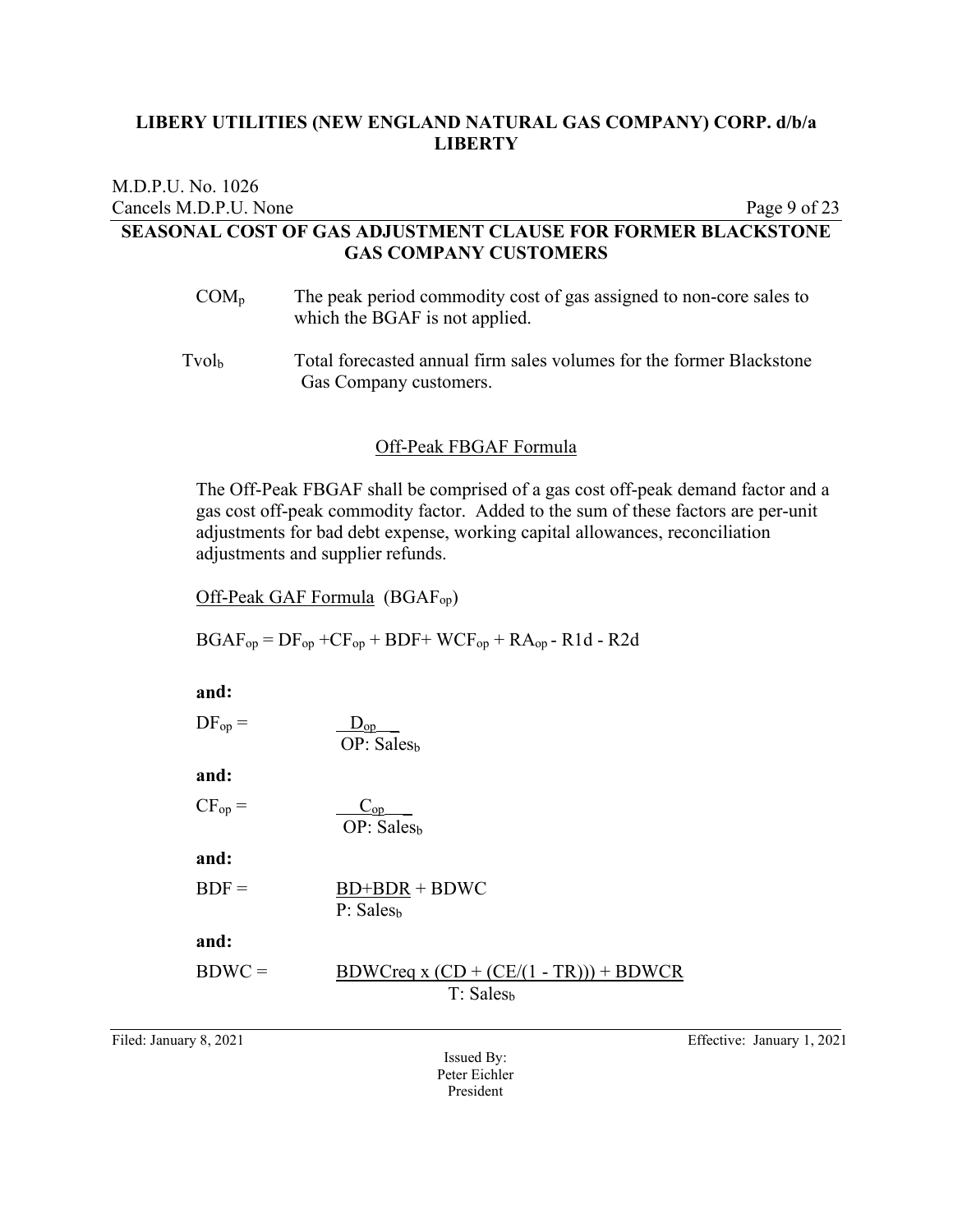#### M.D.P.U. No. 1026 Cancels M.D.P.U. None Page 10 of 23 **SEASONAL COST OF GAS ADJUSTMENT CLAUSE FOR FORMER BLACKSTONE GAS COMPANY CUSTOMERS**

| and:           |                                                                                                                                                                    |  |
|----------------|--------------------------------------------------------------------------------------------------------------------------------------------------------------------|--|
| $BDWC_{req} =$ | BD x $(DL/365)$                                                                                                                                                    |  |
| and:           |                                                                                                                                                                    |  |
| $WCF_{op} =$   | $[(WCA_{op}*CC)-(WCAP*CD)]/(1-TR)]+(WCA_{op}*CD)+WCR_{op}$<br>OP: Sales <sub>h</sub>                                                                               |  |
| and            |                                                                                                                                                                    |  |
| $WCA_{op}$ =   | $(D_{op} + C_{op})^* (DL/365)$                                                                                                                                     |  |
| and:           |                                                                                                                                                                    |  |
| $C_{op} =$     | $OPC - COM$ <sub>op</sub>                                                                                                                                          |  |
|                | Where the Off Peak formula terms have the following meanings:                                                                                                      |  |
| $DF_{op}$      | Off-peak period gas cost demand factor.                                                                                                                            |  |
| $CF_{op}$      | Off-peak period gas cost commodity factor.                                                                                                                         |  |
| $WCF_{op}$     | Working capital allowable per off-peak sales volume associated with gas<br>charges allocated to the off-peak period.                                               |  |
| <b>BD</b>      | Bad Debt Expense – the uncollectible expense attributed to the Company's<br>gas costs.                                                                             |  |
| <b>BDF</b>     | Bad Debt Expense Factor - the allowable cost per unit collection note<br>derived from the bad debt expense.                                                        |  |
| <b>BDR</b>     | Bad Debt Expense Reconciliation Adjustment – the balance in Account<br>175.50, inclusive of the associated Account 175.50 interest, as outlined in<br>Section 8.0. |  |

BDWCR Bad Debt Expense Working Capital Requirement – the allowable working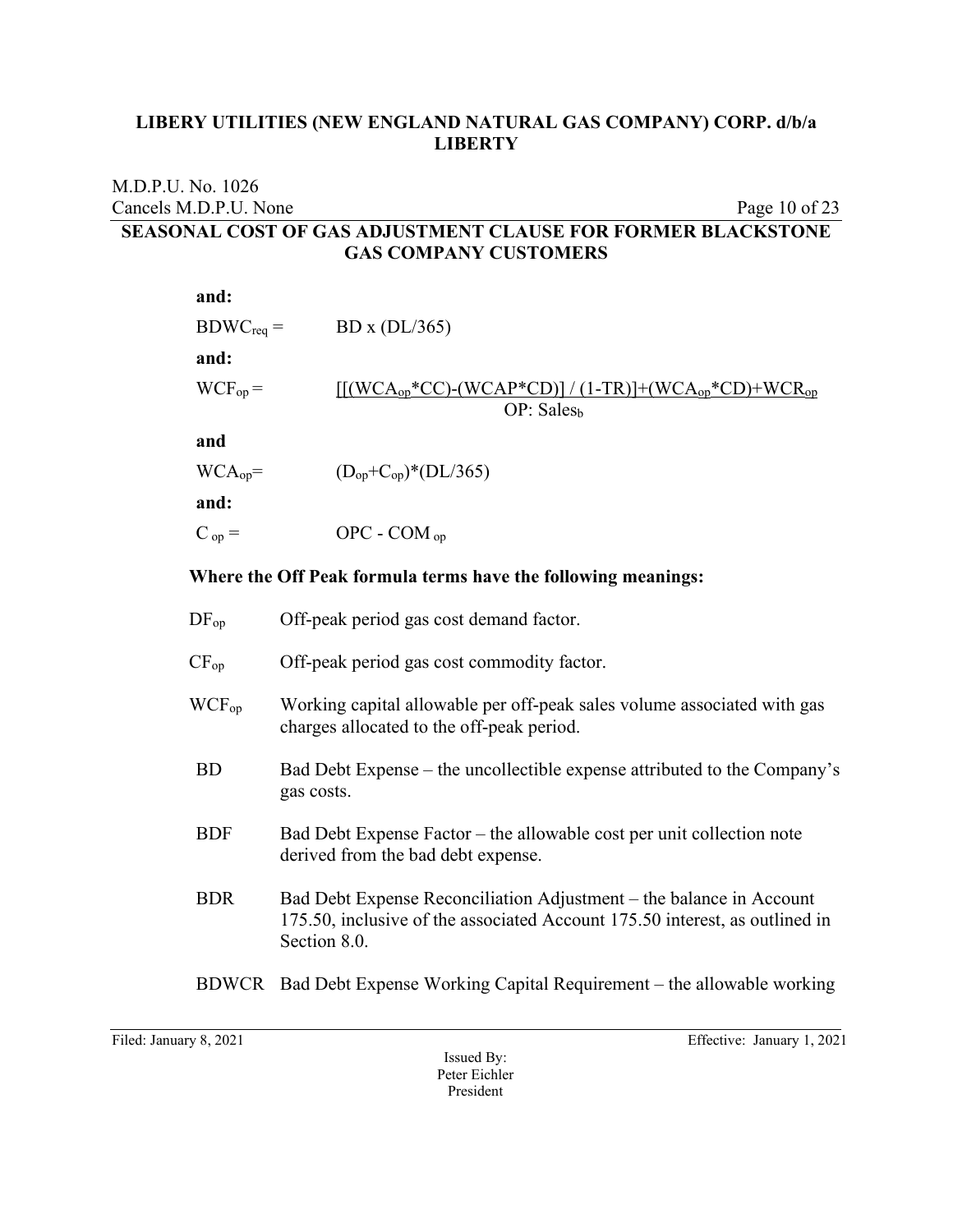### M.D.P.U. No. 1026 Cancels M.D.P.U. None Page 11 of 23 **SEASONAL COST OF GAS ADJUSTMENT CLAUSE FOR FORMER BLACKSTONE GAS COMPANY CUSTOMERS**

capital derived from the Bad Debt Expense.

- BDWC Bad Debt Expense Working Capital Allowance the allowable working capital cost per-unit collection rate derived from the Bad Debt Expense Working Capital Requirement.
- BDWCreq Bad Debt Expense Working Capital Reconciliation Adjustment the sum of the balance in Account 176.50 as outlined in Section 8.0.
- RAop Off-peak period reconciliation adjustment inclusive of associated interest.
- R1d, R2d Per-unit supplier refunds from pipeline charges.
- D<sub>op</sub> Demand charges in the off-peak period.
- OP:Sales<sub>b</sub> Forecasted sales volumes associated with the off-peak period for the former Blackstone Gas Company customers.
- Cop Commodity charges allocated to firm customers in the off-peak period.
- PRop Proportional Responsibility Allocator weighted monthly sendout-based allocator calculated in each BGAF filing and used to allocate capacity charges to off-peak season.
- WCA<sub>op</sub> Off-peak period demand and commodity charges allowable for off-peak period working capital application.
- CC Weighted cost of capital.
- CD Weighted cost of debt.
- CE Weighted cost of equity.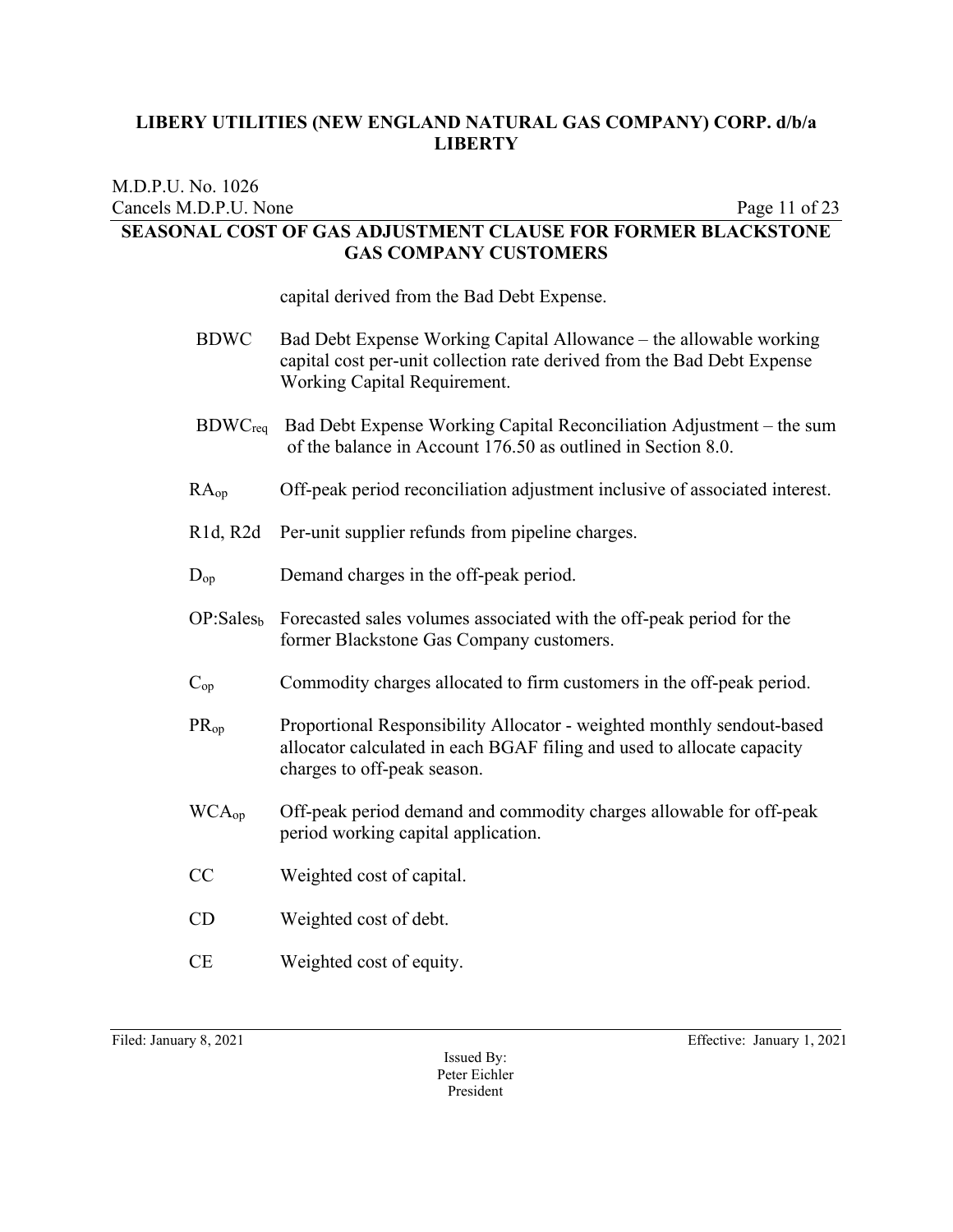# M.D.P.U. No. 1026 Cancels M.D.P.U. None Page 12 of 23 **SEASONAL COST OF GAS ADJUSTMENT CLAUSE FOR FORMER BLACKSTONE GAS COMPANY CUSTOMERS**

| WCR <sub>op</sub>    | Off-peak period working capital reconciliation adjustment.                                               |
|----------------------|----------------------------------------------------------------------------------------------------------|
| TR                   | Combined tax rate.                                                                                       |
| DL                   | Number of days lag from the purchase of gas from supplier to the payment<br>by customers.                |
| OPC                  | Commodity charges assigned to the off-peak period.                                                       |
| COM <sub>op</sub>    | The off-peak period commodity cost of gas assigned to non-core sales to<br>which the GAF is not applied. |
| T:Sales <sub>b</sub> | Total forecasted annual firm sales volumes for the former Blackstone Gas<br>Company customers.           |

# **1.07 Gas Suppliers' Refunds - Account 242**

Refund programs shall be initiated with each semiannual FBGAF filing and shall remain in effect for a period of one year. The refunds will be reflected as a credit in the semiannual calculation of the FBGAF. The total dollars to be placed into a given refund program shall be net of over/under-returns from expired programs plus moneys received from suppliers since the previous program was initiated. Monies to be refunded through each program shall be segregated and distributed volumetrically, producing per-unit refund factors that will return the principal amount with interest as calculated using the prime lending rate.

# **1.08 Reconciliation Adjustments - Account 175**

(1) The following definitions pertain to reconciliation adjustment calculations:

- (a) Capacity Costs allowable per Peak Demand shall be:
	- i. Charges associated with upstream storage and transmission capacity procured by the Company to serve firm load in the peak season.
	- ii. Charges associated with transmission capacity procured by the Company to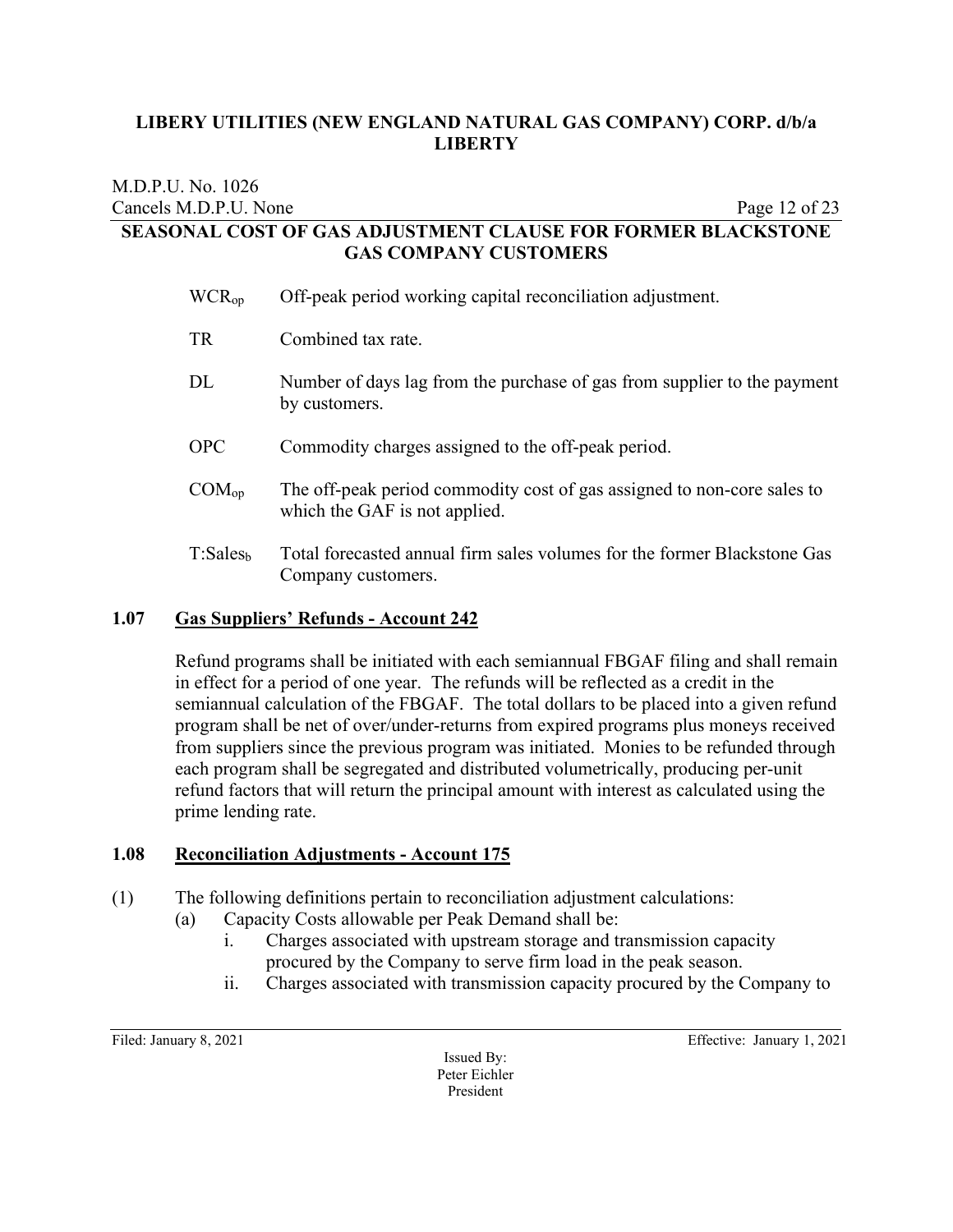#### M.D.P.U. No. 1026 Cancels M.D.P.U. None Page 13 of 23 **SEASONAL COST OF GAS ADJUSTMENT CLAUSE FOR FORMER BLACKSTONE GAS COMPANY CUSTOMERS**

serve base load requirements in the peak season.

- iii. Charges associated with upstream storage and transmission capacity procured by the Company to serve firm load in excess of base load requirements in the peak period, plus a reallocation of a portion of such charges incurred in the off-peak season to serve firm load.
- iv. Charges associated with peaking,capacity to serve firm load in the peak season from the Company's most recent test year and allocated to firm sales storage service.
- v. Capacity Credits or economic benefits associated with capacity release, nontraditional off-system sales for resale and non-core margins allocated to the firm sales service, subject to the treatment specified in Section 1.14.
- vi. Peak demand carrying charges.
- (b) Gas Costs allowable per Peak Commodity shall be:
	- i. Charges associated with gas supplies, including any applicable taxes, procured by the Company to serve firm load in the peak season.
	- ii. Credit non-core commodity costs assigned to non-core customers to which the BG CGAC does not apply.
	- iii. Peak commodity carrying charges.
- (c) Capacity Costs allowable per Off-Peak Demand shall be:
	- i. Charges associated with transmission capacity procured by the Company to serve base load requirements in the off-peak season.
	- ii. Charges associated with upstream storage and transmission capacity procured by the Company to serve firm load in excess of base load requirements in the off-peak period.
	- iii. Off-peak demand carrying charges.
- (d) Gas Costs allowable per Off-Peak Commodity shall be:
	- i. Charges associated with gas supplies, including any applicable taxes, procured by the Company to serve firm load in the off-peak season.
	- ii. Credit non-core commodity costs associated with non-core sales to which the BGAF is not applied.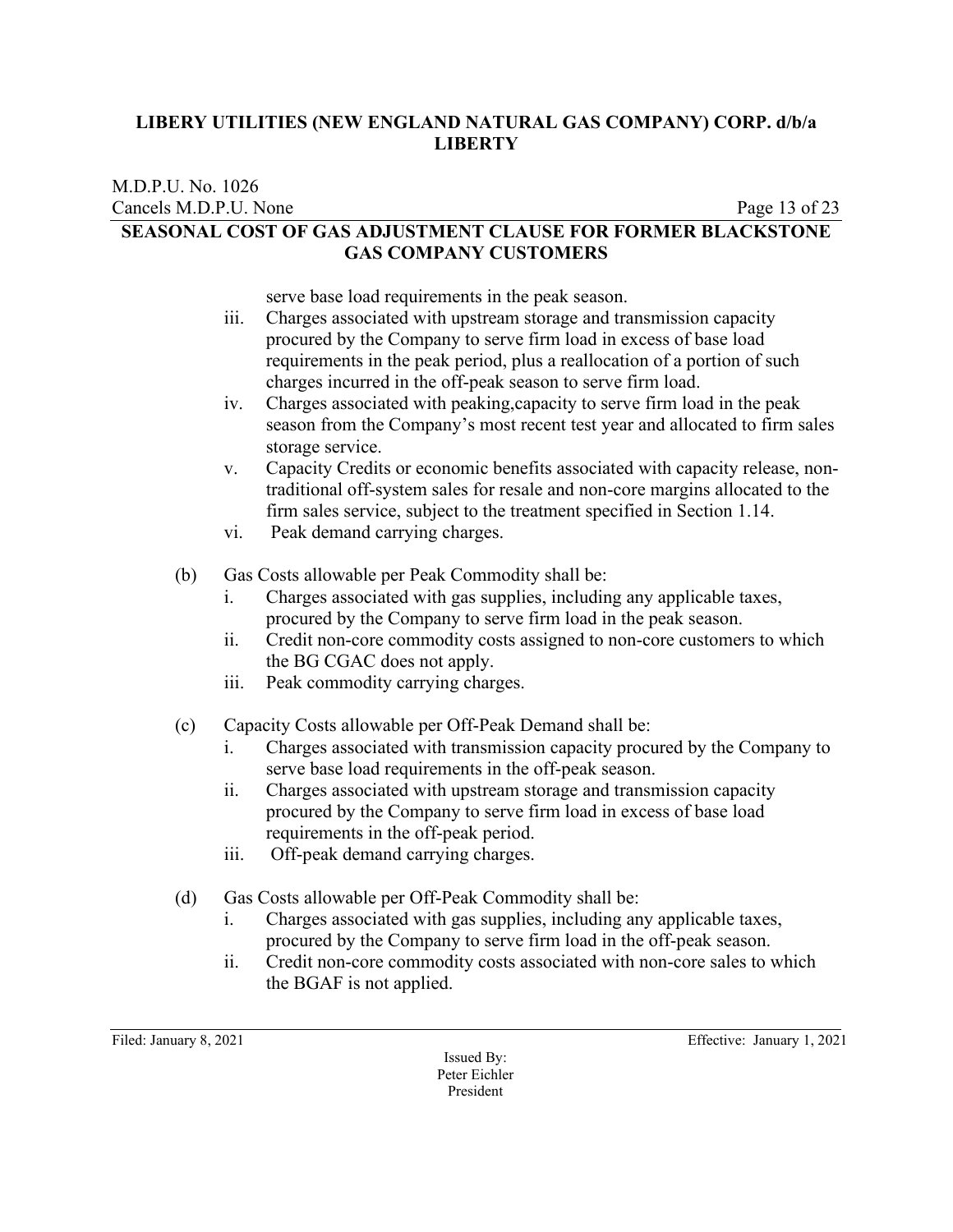#### M.D.P.U. No. 1026 Cancels M.D.P.U. None Page 14 of 23 **SEASONAL COST OF GAS ADJUSTMENT CLAUSE FOR FORMER BLACKSTONE GAS COMPANY CUSTOMERS**

- iii. Off-peak commodity carrying charges.
- (e) Gas Costs allowable per Bad Debt shall be:
	- i. Un-collectable gas costs incurred by the Company to serve firm sales load, as determined by deriving the portion of actual net write-offs associated with gas cost collections.
	- ii. Account 175.5 Bad Debt carrying charges.
	- iii. Working Capital Gas Costs Allowable per Bad Debt Formula, which shall be charges associated with bad debt incurred by the Company to serve firm sales load and applied to the working capital formula.

#### (2) Calculations of the Reconciliation Adjustments

Account 175 contains the accumulated difference between gas cost revenues and the actual monthly gas costs incurred by the Company. The Company shall separate Account 175 into Peak Demand (Account 175.1), Peak Commodity (Account 175.2), Off-Peak Demand (Account 175.3), Off-Peak Commodity (Account 175.4) and Bad Debt (Account 175.5). Account 175.1 shall contain the accumulated difference between revenues toward capacity costs calculated by multiplying the Peak Demand Factor  $(DF_p)$ times monthly firm sales volumes, and the total capacity costs allowable per the peak demand formula. Account 175.2 shall contain the accumulated difference between revenues toward gas costs as calculated by multiplying the Peak Commodity Factor  $(CF_p)$  times monthly firm sales volumes, and the total commodity costs allowable per the peak commodity formula. Account 175.3 shall contain the accumulated difference between revenues toward capacity costs calculated by multiplying the Off-Peak Demand Factor  $(DF_{op})$  times monthly firm sales volumes, and the total capacity costs allowable per the off-peak demand formula. Account 175.4 shall contain the accumulated difference between revenues toward gas costs as calculated by multiplying the Off-Peak Commodity Factor  $(CF_{op})$  times monthly firm sales volumes, and the total commodity costs allowable per the off-peak commodity formula. Account 175.5 shall contain the accumulated difference between the bad debt expense allowable per the base formula, and the revenue collected through the operation of this rate schedule. Interest shall be calculated on the monthly balance of this account using the prime lending rate and then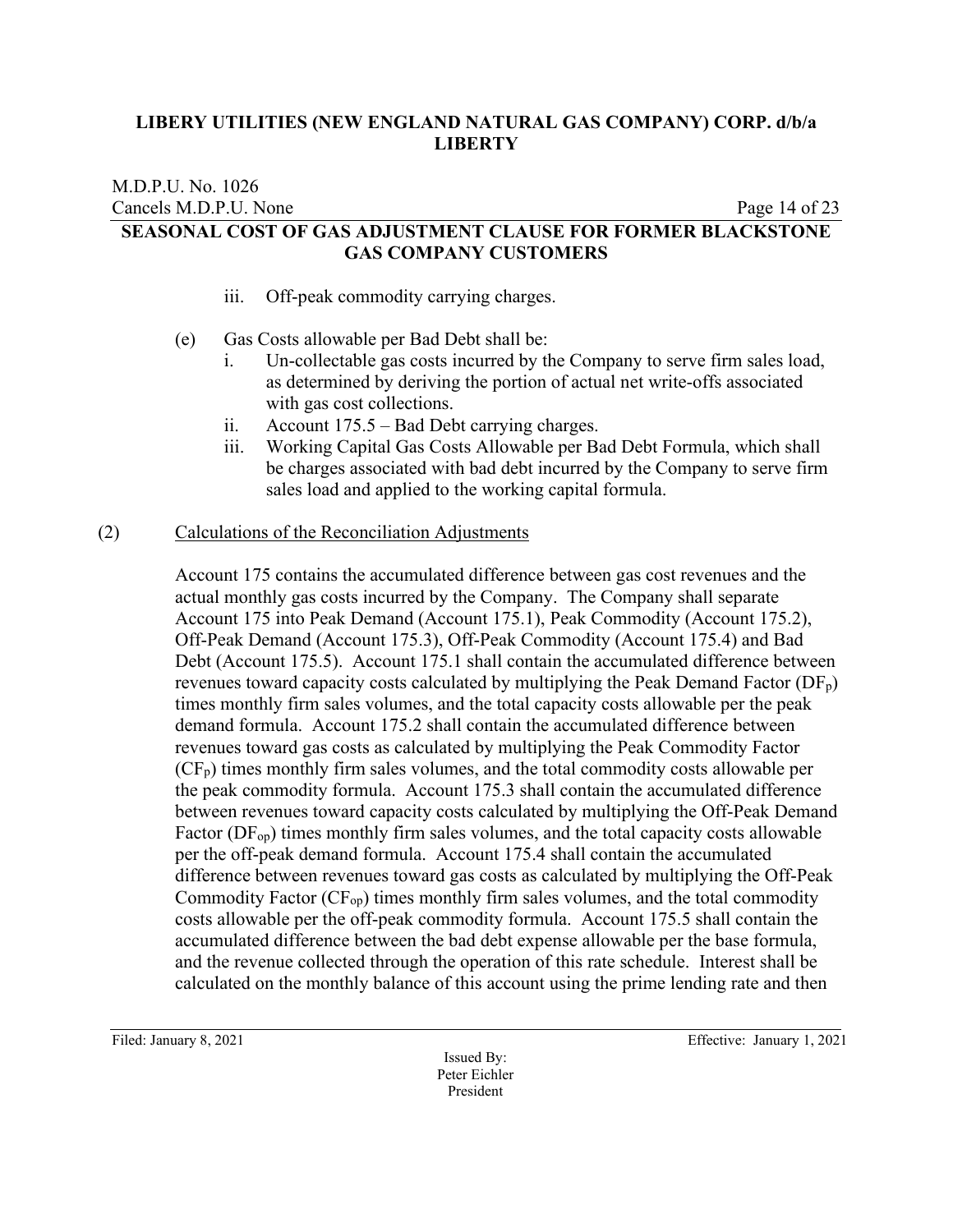# M.D.P.U. No. 1026 Cancels M.D.P.U. None Page 15 of 23 **SEASONAL COST OF GAS ADJUSTMENT CLAUSE FOR FORMER BLACKSTONE GAS COMPANY CUSTOMERS**

shall be added to each end of month balance.

Interest shall be calculated on the average monthly balance of each sub account using the prime lending rate, and then added to each end-of-the-month balance. The Peak Reconciliation Adjustment Factor  $(RA_p)$  shall be determined for use in the peak BGAF calculation by dividing the sum of the peak demand account (175.1) and commodity account (175.2) balances as of the peak reconciliation date, by the forecasted sales volume associated with the peak period. The Off-Peak Reconciliation Adjustment Factor (RAop) shall be determined for use in the off-peak BGAF calculation by dividing the sum of the off-peak account (175.3) and commodity account (175.4) balances as of the off-peak reconciliation date, by the forecasted sales volume associated with the offpeak period. The Bad Debt Reconciliation Adjustment Factor (BDR) shall be determined for use in the peak and off-peak GAF calculation by dividing the sum of the account (175.5) balances as of the peak and off-peak reconciliation dates, by the forecasted sales volume associated with the peak and off-peak periods.

The peak period reconciliation filing date shall be on September 1 of each year.

The off-peak period reconciliation filing date shall be on March 1 of each year.

# **1.09 Reconciliation Adjustments - Purchased Gas Working Capital - Account 176**

- (1) The following definitions pertain to reconciliation adjustment calculations:
- (a) Working Capital Gas Costs allowable per Peak Demand shall be:
	- i. Charges associated with upstream storage and transmission capacity procured by the Company to serve firm load in the peak season.
	- ii. Charges associated with transmission capacity procured by the Company to serve base load requirements in the peak season.
	- iii. Charges associated with upstream storage and transmission capacity procured by the Company to serve firm load in excess of base load requirements in the peak period.
	- iv. Carrying charges.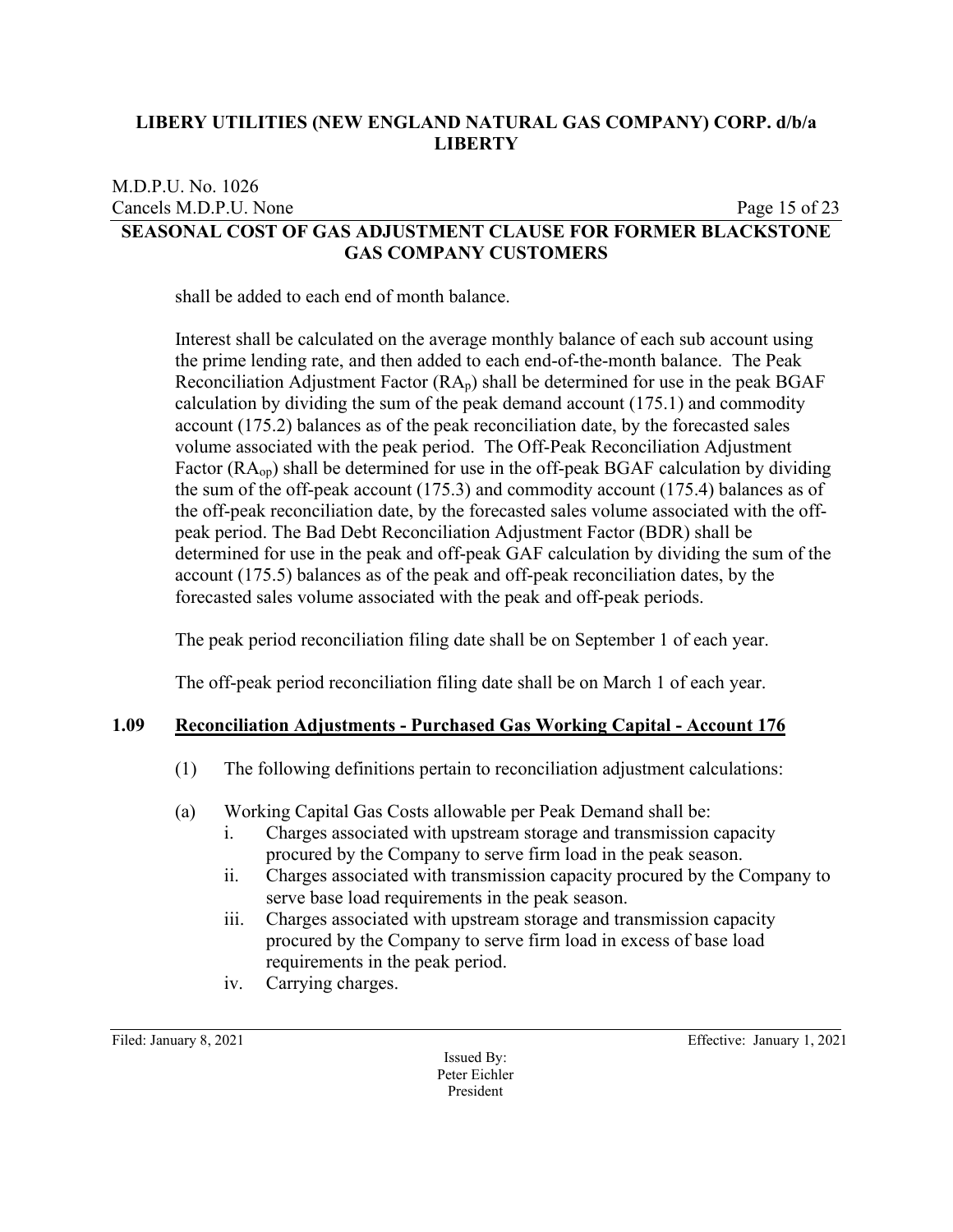#### M.D.P.U. No. 1026 Cancels M.D.P.U. None Page 16 of 23 **SEASONAL COST OF GAS ADJUSTMENT CLAUSE FOR FORMER BLACKSTONE GAS COMPANY CUSTOMERS**

- (b) Working Capital Gas Costs allowable per Peak Commodity shall be:
	- i. Charges associated with gas supplies, including any applicable taxes, procured by the Company to serve firm load in the peak season, plus a reallocation of LNG boil-off costs from the off-peak season.
	- ii. Carrying charges.
- (c) Working Capital Gas Costs allowable per Off-Peak Demand shall be:
	- i. Charges associated with transmission capacity procured by the Company to serve base load requirements in the off-peak season.
	- iii. Charges associated with upstream storage and transmission capacity procured by the Company to serve firm load in excess of base load requirements in the off-peak period.
	- iii. Carrying charges.
- (d) Working Capital Gas Costs allowable per Off-Peak Commodity shall be:
	- i. Charges associated with gas supplies, including any applicable taxes, procured by the Company to serve firm load in the off-peak season.
	- ii. Non-core commodity costs associated with non-core sales to which the GAF is not applied, as defined in Section 6.05.
	- iii. Carrying charges.
- (e) Working Capital Gas Costs allowable per Bad Debt shall be:
	- i. Charges associated with bad debt costs, including any applicable taxes.
- (2) The peak and off-peak working capital requirements shall be calculated by applying the Company's days lag divided by 365 days to the working capital costs allowable per each formula.
- (3) The peak and off-peak working capital allowances shall each be calculated by applying the Company's weighted costs of capital to each working capital requirement to calculate the respective returns on working capital. The interest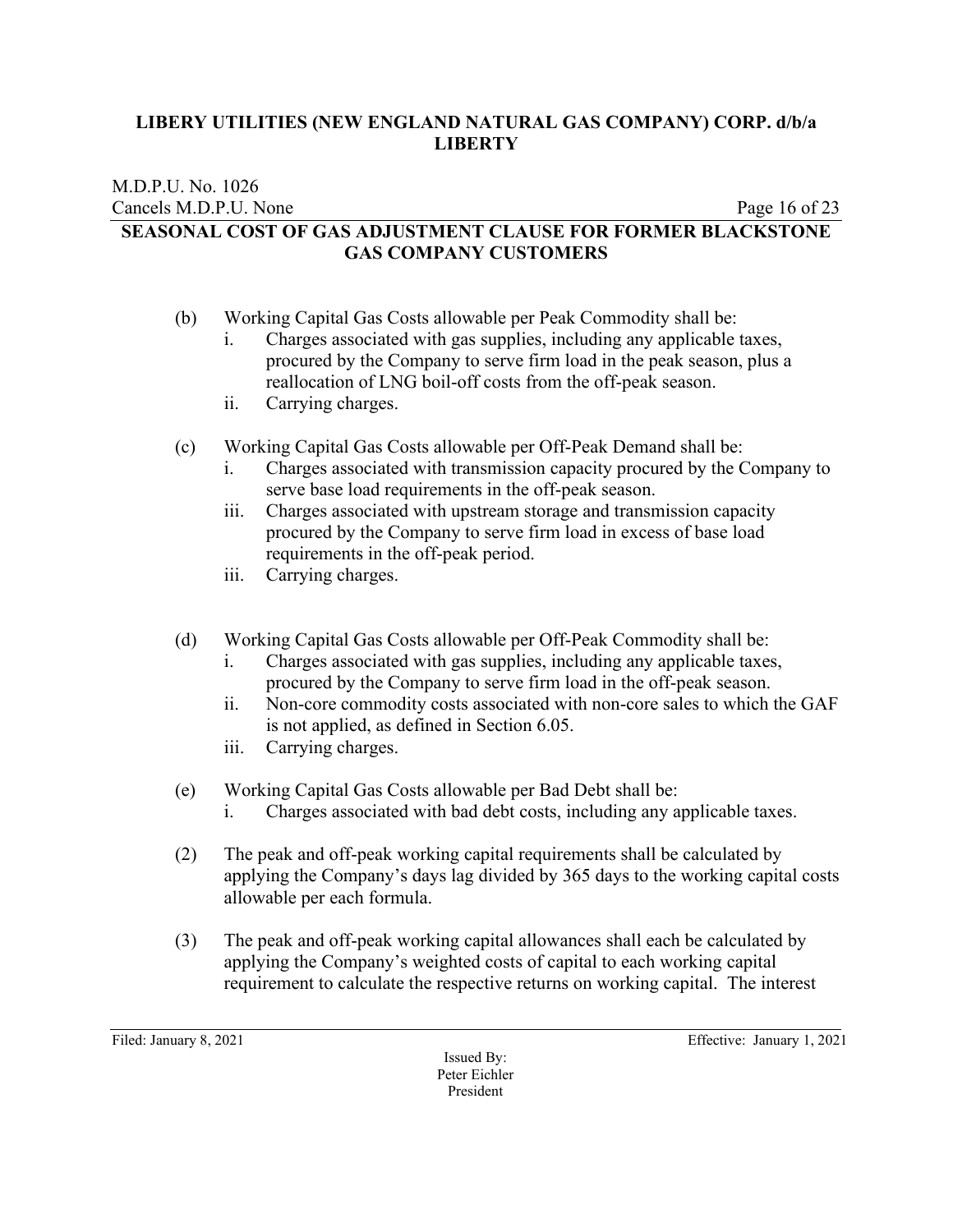### M.D.P.U. No. 1026 Cancels M.D.P.U. None Page 17 of 23 **SEASONAL COST OF GAS ADJUSTMENT CLAUSE FOR FORMER BLACKSTONE GAS COMPANY CUSTOMERS**

portion of each working capital allowance is calculated by multiplying each working capital requirement by the weighted costs of debt. This portion is tax deductible. The return on each working capital less the interest portion of each working capital is then divided by one minus the tax rate. This figure plus the interest calculated above equals the working capital allowance for each.

(4) Calculations of the Reconciliation Adjustments

Accounts 176.1, 176.2, 176.3, 176.4 and 176.5 contain the accumulated difference between working capital allowance revenues and the actual monthly working capital allowance costs as calculated from actual monthly costs for the Company.

The components of the Company's purchased gas days lag shall be recalculated each season based upon actual CGAC seasonal data. This recalculated days lag will be used in the calculation of the working capital allowance revenues. Each such Account 176 shall contain the accumulated difference between revenues toward the working capital allowance and the working capital allowance.

The Peak Working Capital Reconciliation Adjustment (WCR<sub>p</sub>) shall be determined for use in the peak factor calculations incorporating the peak working capital accounts (176.1 and 176.2) balance as of the peak reconciliation date designated by the Company. An Off-Peak Working Capital Reconciliation Adjustment ( $WCR<sub>op</sub>$ ) shall be determined for use in the off-peak factor calculations incorporating the off-peak working capital accounts (176.3 and 176.4) balance as of the off-peak reconciliation date designated by the Company. A Bad Debt Working Capital Reconciliation Adjustment shall be determined for use in the peak and off-peak calculations incorporating the bad debt working capital account (176.5) balance as of the designated peak and off-peak reconciliation dates designated by the Company.

# **1.10 The Application of FBGAFs to Bills**

The Company will employ the FBGAFs as follows: The peak season rates to customers

Issued By: Peter Eichler President

Filed: January 8, 2021 **Effective: January 1, 2021**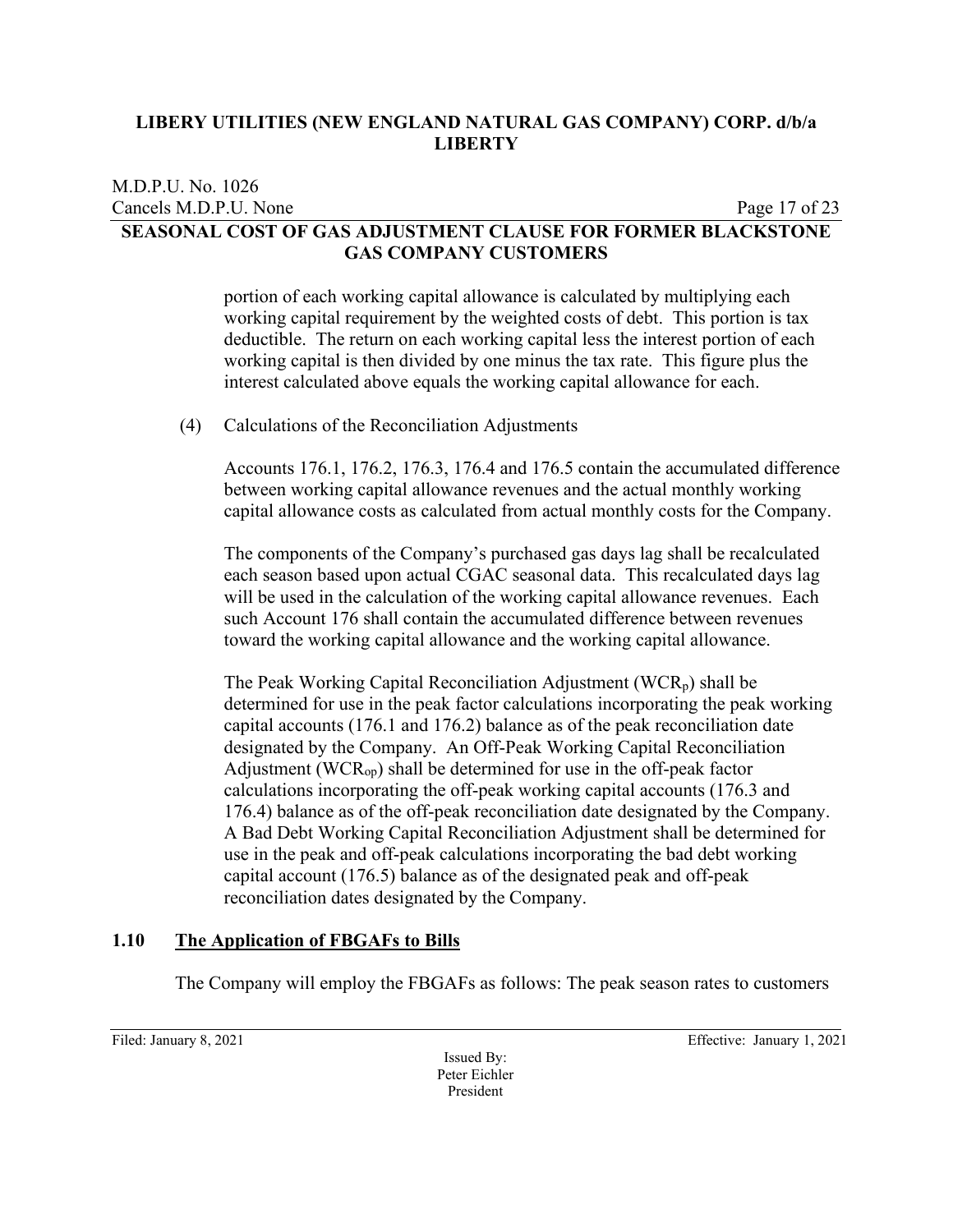#### M.D.P.U. No. 1026 Cancels M.D.P.U. None Page 18 of 23 **SEASONAL COST OF GAS ADJUSTMENT CLAUSE FOR FORMER BLACKSTONE GAS COMPANY CUSTOMERS**

shall be calculated by applying the respective  $FBGAF<sub>p</sub>$  factor as defined in Section 1.06. The off-peak season rates to customers shall be calculated by applying the respective off-peak FBGAFop factor as defined in Section 1.06. The FBGAFs (\$/therms) for each customer class for each season shall be calculated to the nearest hundredth of a cent per unit and will be applied to each customer's monthly sales volume within the corresponding customer class.

#### **1.11 Information Required to be Filed with the Department**

Information pertaining to the cost of gas adjustment shall be filed with the Department in accordance with the Company's standardized forms approved by the Department. Required filings include a monthly report, which shall be submitted to the Department on the twentieth of each month, and a semiannual FBGAF filing, which shall be submitted to the Department at least 45 days before the date on which a new FBGAF is to be effective. Additionally, the Company shall file with the Department a complete list by (sub) account of all gas costs claimed as recoverable through the FBG CGAC over the previous season, as included in the seasonal reconciliation. This information shall be submitted with each seasonal BGAF filing, along with complete documentation of the reconciliation adjustment calculations.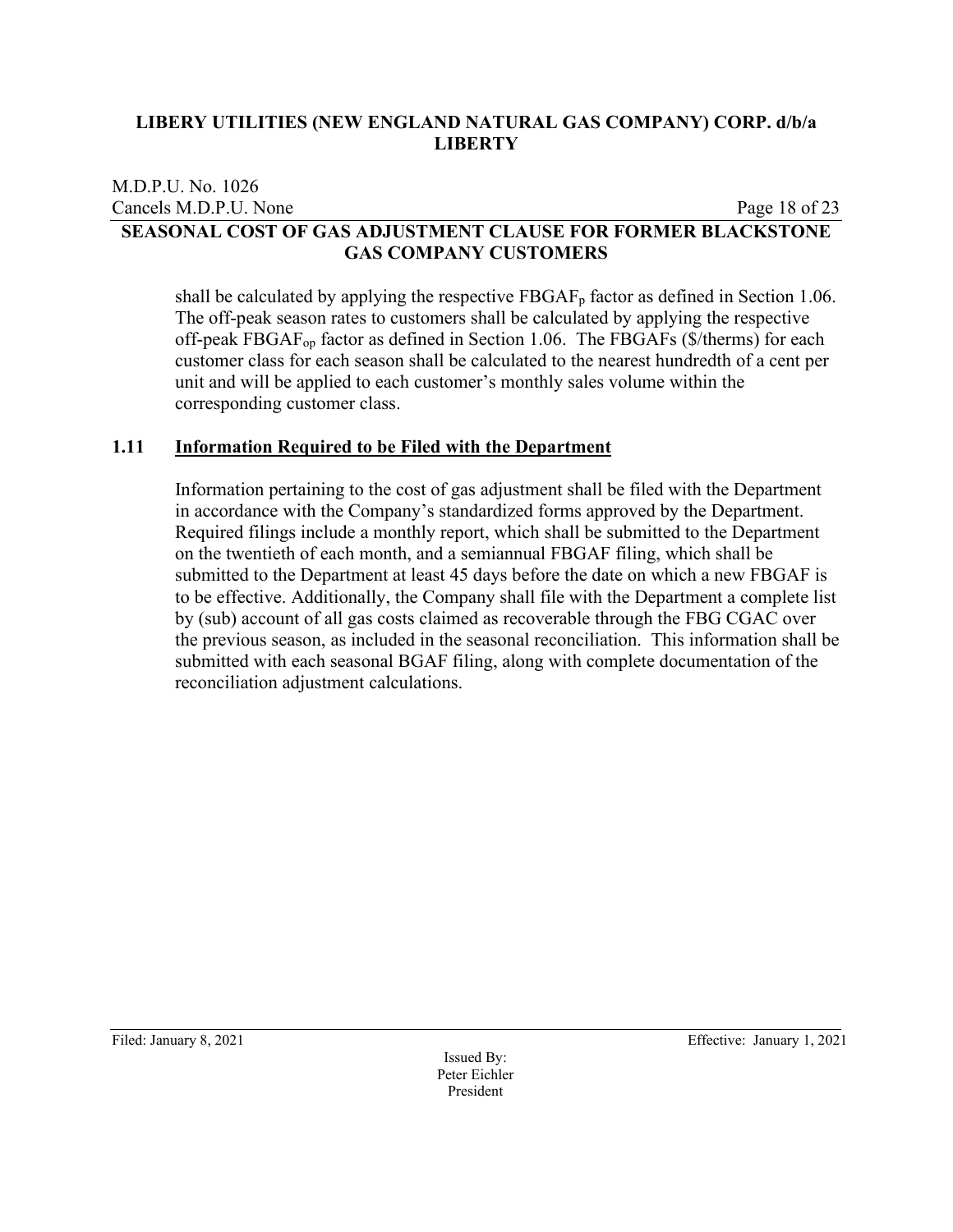#### M.D.P.U. No. 1026 Cancels M.D.P.U. None Page 19 of 23 **SEASONAL COST OF GAS ADJUSTMENT CLAUSE FOR FORMER BLACKSTONE GAS COMPANY CUSTOMERS**

#### **1.12 Other Rules**

- (1) The Department may, where appropriate, on petition or on its own motion, grant an exception from the provisions of these regulations, upon such terms that it may determine to be in the public interest.
- (2) The Company may, at any time, file with the Department an amended FBGAF. An amended GAF filing must be submitted 10 days before the first billing cycle of the month in which it is proposed to take effect. However, the Company shall submit any filing made pursuant to Section 1.12(5) at least seven business days prior to the first billing cycle of the following month.
- (3) The Department may, at any time, require the Company to file an amended FBGAF.
- (4) The operation of the Former Blackstone Gas Cost of Gas Adjustment Clause is subject to all powers of suspension and investigation vested in the Department by G.L. c.164.
- (5) The Company shall file for recovery of a FBGAF if it determines that its projected deferred gas-cost balance at the end of the peak period will be equal to or greater than five percent of the total seasonal gas costs stated in the Company's effective FBGAF.

# **1.13 Customer Notification**

The Company will design a notice, which explains in simple terms to customers the FBGAF, the nature of any change in the BGAF and the manner in which the FBGAF is applied to the bill. The Company will submit this notice for approval at the time of each FBGAF filing to the Department's Consumer Division.

Upon approval by the Department, the Company must immediately distribute these notices to all of its customers either through direct mail or with its bills.

# **1.14 Interruptible Sales, Interruptible Transportation, Capacity Release and other Nonfirm Service Margins**

All margins from transactions associated with Interruptible Sales ("IS"), Capacity Release Revenues and other Non-firm Service Margins entered into or renewed on and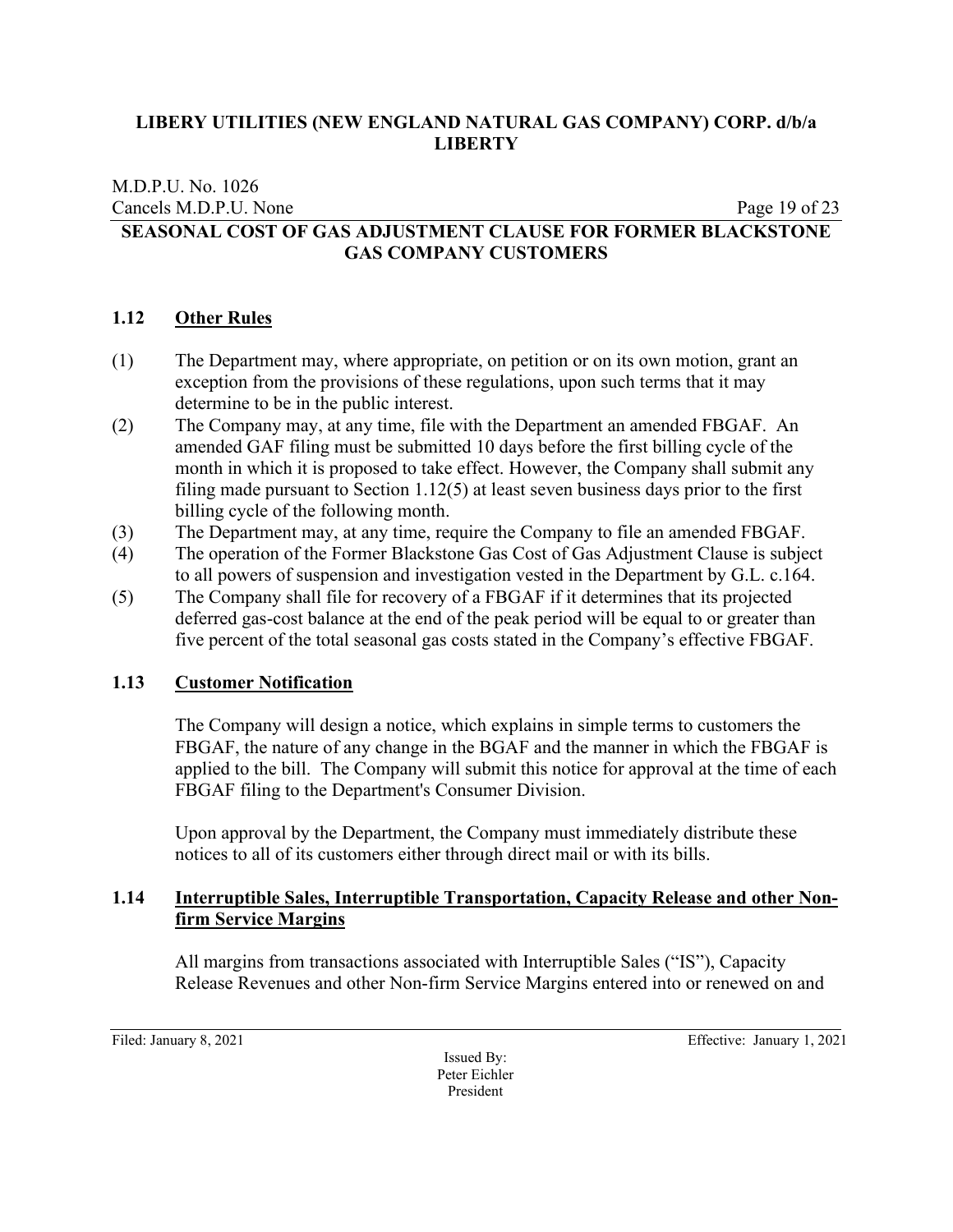#### M.D.P.U. No. 1026 Cancels M.D.P.U. None Page 20 of 23 **SEASONAL COST OF GAS ADJUSTMENT CLAUSE FOR FORMER BLACKSTONE GAS COMPANY CUSTOMERS**

after February 20, 2013, pursuant to D.P.U. 10-62, shall be divided between the Company and its firm sales customers under a 10%/90% sharing arrangement. In accordance with this sharing arrangement 90% of the margins from all Interruptible Sales ("IS"), Capacity Release Revenues and other Non-firm Service Margins shall be a credit in the peak season BGAF.

For any transactions that are still in force that have been entered into prior to February 20, 2013, a threshold level of margins, as applicable, will be established annually for Interruptible Sales (IS) Capacity Release Revenues and other Non-firm Service Margins. The threshold is the level of margins for the twelve-month period ending April 30 in any given year. Any margins earned in excess of the applicable threshold level shall be divided between Liberty Utilities and its firm sales customers under a 25/75 sharing arrangement. The threshold level of margins shall be adjusted to reflect additions or loses from customers who switch from FT or Default to IS and conversely, from IS to FT or Default. Liberty Utilities shall adjust the applicable threshold level annually to reflect capacity release revenues for the twelve-month period ending April 30 of each year. Margins from IS and Capacity Release revenues will be reflected as separate credits in the peak season BGAF and shall be calculated as the sum of the following:

- (1) 100% of the margins earned up to the predetermined threshold level.
- (2) 75% of the margins earned in excess of the predetermined threshold level. Such amounts are deemed "returnable" margins.

Margins from other non-firm services will be treated as allowed by any applicable Department order.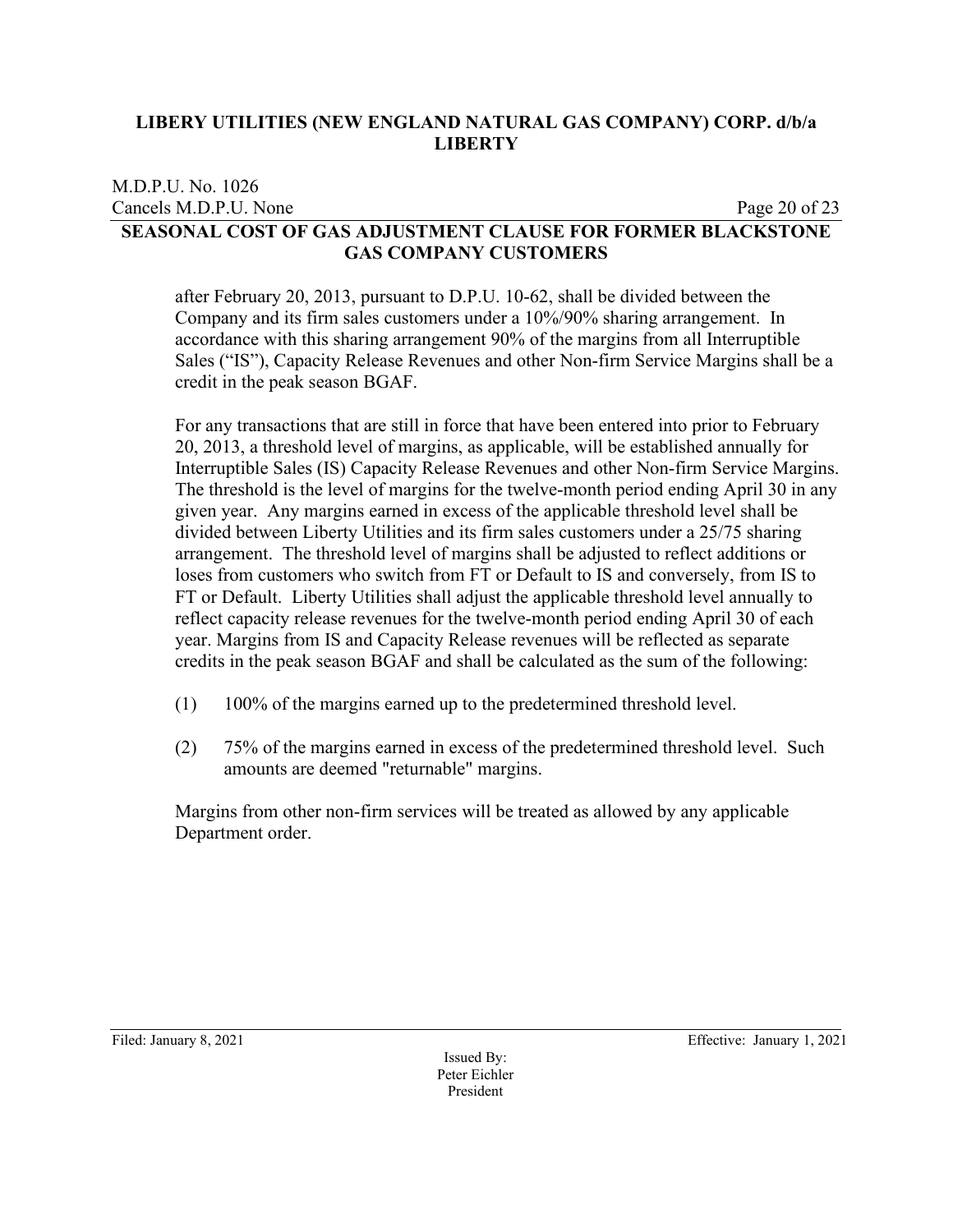M.D.P.U. No. 1026 Cancels M.D.P.U. None Page 21 of 23

# **SEASONAL COST OF GAS ADJUSTMENT CLAUSE FOR FORMER BLACKSTONE GAS COMPANY CUSTOMERS**

# **AMENDMENTS TO UNIFORM SYSTEM OF ACCOUNTS FOR GAS COMPANIES**

175.1 Peak Demand Reconciliation Adjustment for FBG CGAC

This account shall be used to record the cumulative difference between peak demand gas revenues and peak demand gas costs. Entries to this account shall be determined as outlined in the Cost of Gas Adjustment Clause, Section 1.08.

- 175.2 Peak Commodity Reconciliation Adjustment for FBG CGAC This account shall be used to record the cumulative difference between peak commodity gas revenues and peak commodity gas costs. Entries to this account shall be determined as outlined in the Cost of Gas Adjustment Clause, Section 1.08.
- 175.3 Off-Peak Demand Reconciliation Adjustment for FBG CGAC This account shall be used to record the cumulative difference between off-peak demand gas revenues and off-peak demand gas costs. Entries to this account shall be determined as outlined in the Cost of Gas Adjustment Clause, Section 1.08.
- 175.4 Off-Peak Commodity Reconciliation Adjustment for FBG CGAC

This account shall be used to record the cumulative difference between off-peak commodity gas revenues and off-peak commodity gas costs. Entries to this account shall be determined as outlined in the Cost of Gas Adjustment Clause, Section 1.08.

- 175.5 Bad Debt Reconciliation Adjustment for FBG CGAC This account shall be used to record the cumulative difference between bad debt factor revenues and bad debt costs. Entries to this account shall be determined as outlined in the Cost of Gas Adjustment Clause, Section 1.08.
- 176.1 Peak Demand Gas Working Capital Allowance Reconciliation Adjustment for FBG CGAC

This account shall be used to record the cumulative difference between peak demand gas

Issued By: Peter Eichler President

Filed: January 8, 2021 **Effective: January 1, 2021**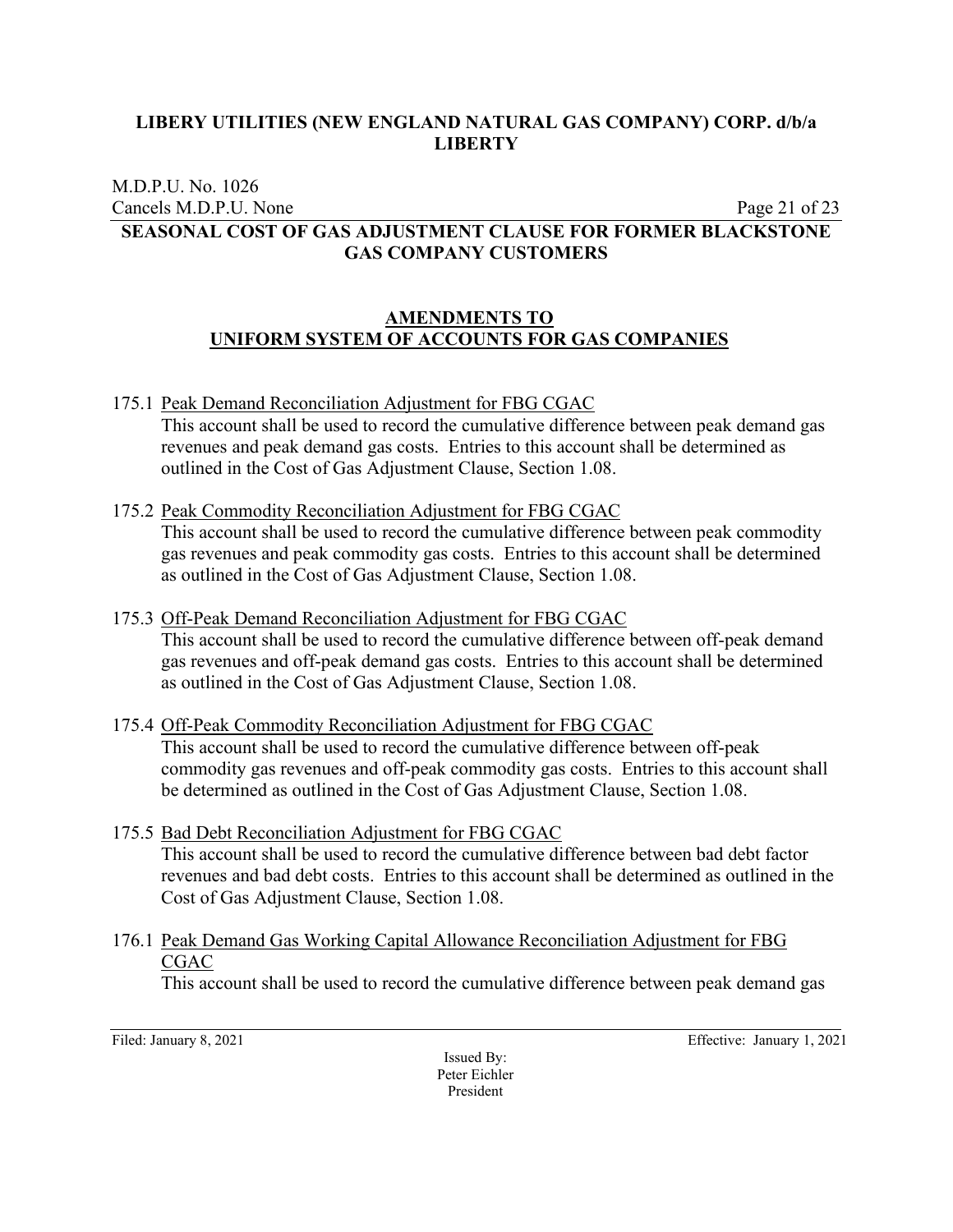M.D.P.U. No. 1026 Cancels M.D.P.U. None Page 22 of 23

# **SEASONAL COST OF GAS ADJUSTMENT CLAUSE FOR FORMER BLACKSTONE GAS COMPANY CUSTOMERS**

working capital allowance revenues and peak demand gas working capital allowance. Entries to this account shall be determined as outlined in the Former Blackstone Gas Cost of Gas Adjustment Clause, Section 1.09.

# 176.2 Peak Commodity Gas Working Capital Allowance Reconciliation Adjustment for BG CGAC

This account shall be used to record the cumulative difference between peak commodity gas working capital allowance revenues and peak commodity gas working capital allowance. Entries to this account shall be determined as outlined in the Former Blackstone Gas Cost of Gas Adjustment Clause, Section 1.09.

176.3 Off-Peak Demand Gas Working Capital Allowance Reconciliation Adjustment for FBG CGAC

This account shall be used to record the cumulative difference between off-peak demand gas working capital allowance revenues and off-peak demand gas working capital allowance. Entries to this account shall be determined as outlined in the Standard Cost of Former Blackstone Gas Adjustment Clause, Section 1.09.

176.4 Off-Peak Commodity Gas Working Capital Allowance Reconciliation Adjustment for FBG CGAC

This account shall be used to record the cumulative difference between off-peak commodity gas working capital allowance revenues and off-peak commodity gas working capital allowance. Entries to this account shall be determined as outlined in the Standard Cost of Former Blackstone Gas Adjustment Clause, Section 1.09.

- 176.5 Bad Debt Working Capital Allowance Reconciliation Adjustment for FBG CGAC This account shall be used to record the cumulative difference between bad debt gas working capital allowance revenues and bad debt working capital allowance. Entries to this account shall be determined as outlined in the Standard Cost of Former Blackstone Gas Adjustment Clause, Section 1.09.
- 242.1 Undistributed Capacity Suppliers' Refunds This account will be used to record the refunds from suppliers of pipeline capacity.